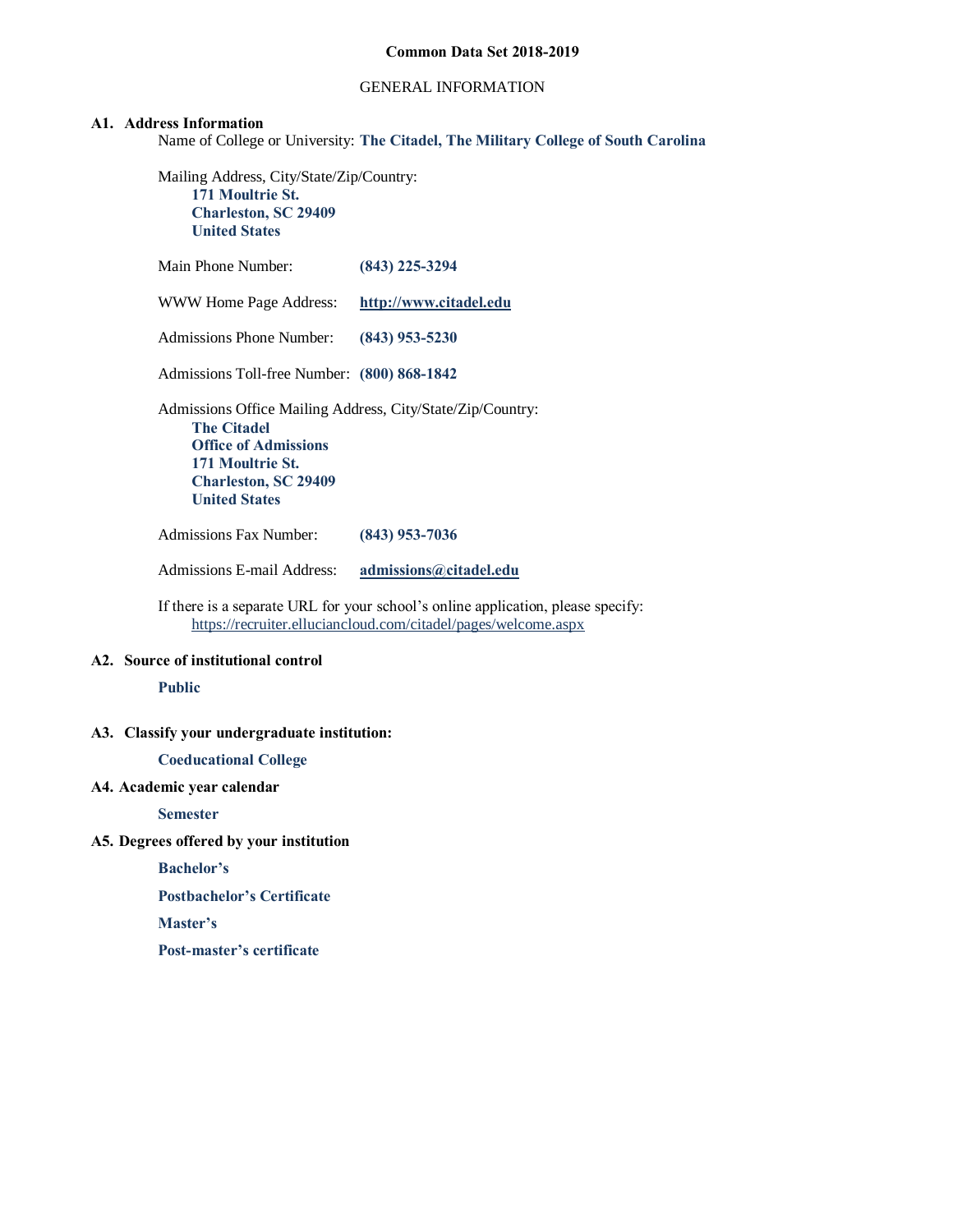# **B. ENROLLMENT AND PERSISTENCE**

**B1. Institutional Enrollment—Men and Women** Provide numbers of students for each of the following categories as of the institution's official fall reporting date or as of October 15, 2018. Note: Report students formerly designated as "first professional" in the graduate cells.

|                                                        |       | <b>FULL-TIME</b> |     | <b>PART-TIME</b> |
|--------------------------------------------------------|-------|------------------|-----|------------------|
|                                                        | Men   | Women            | Men | Women            |
| Undergraduates                                         |       |                  |     |                  |
| Degree-seeking, first-time<br>freshmen                 | 625   | 78               |     |                  |
| Other first-year, degree-<br>seeking                   | 99    | 8                | 5   |                  |
| All other degree-seeking                               | 1,658 | 186              | 181 | 42               |
| Total degree-seeking                                   | 2,315 | 243              | 209 | 47               |
| All other undergraduates<br>enrolled in credit courses |       |                  | 16  | 13               |
| Total undergraduates                                   | 2,382 | 272              | 202 | 55               |
| Graduate                                               |       |                  |     |                  |
| Degree-seeking, first-time                             | 23    | 16               | 79  | 58               |
| All other degree-seeking                               | 56    | 81               | 250 | 289              |
| All other graduates enrolled<br>in credit courses      |       |                  | 10  | 11               |
| Total graduate                                         | 79    | 97               | 339 | 358              |

Total all undergraduates: **2,911**

Total all graduate: **873**

GRAND TOTAL ALL STUDENTS: **3,784**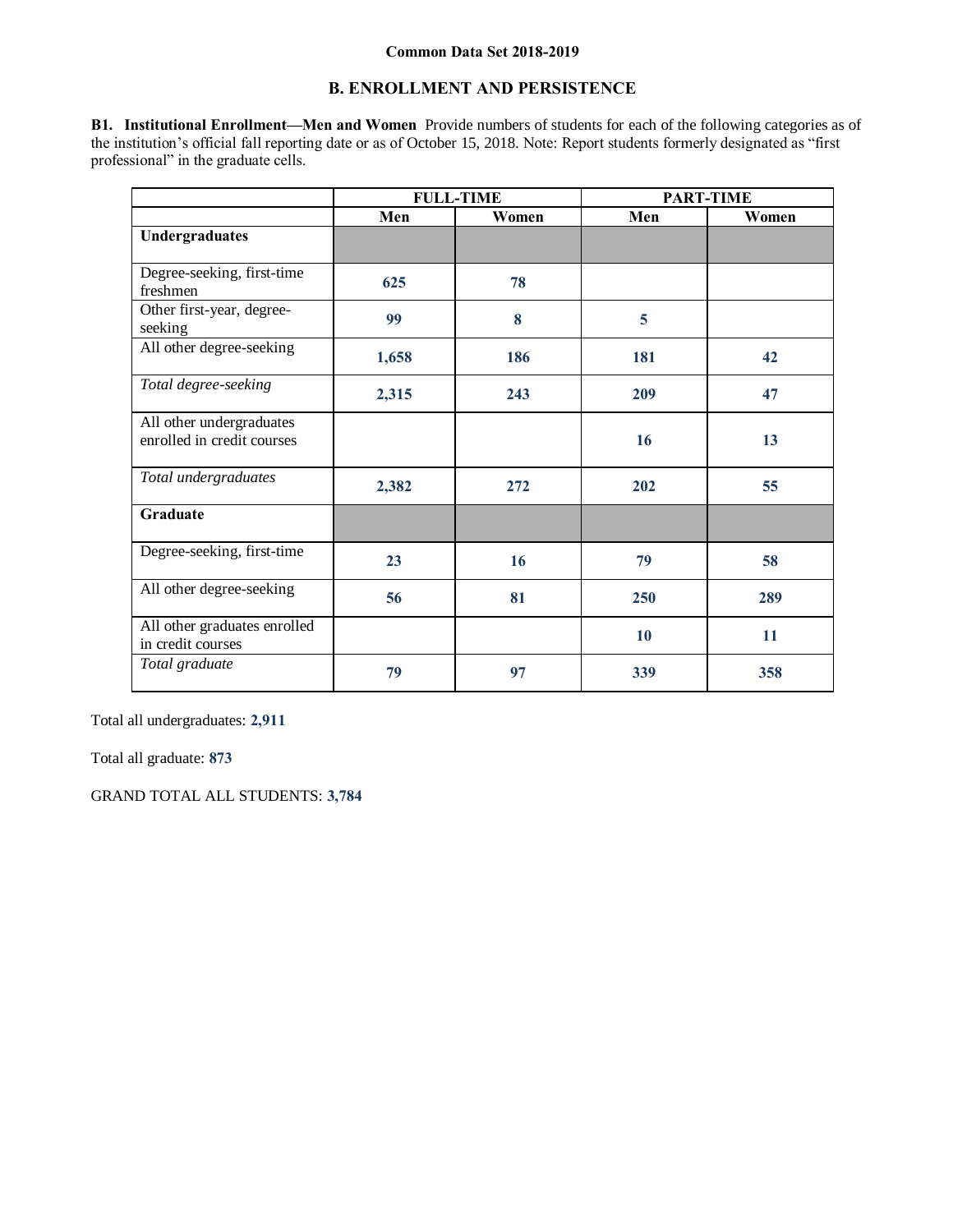**B2. Enrollment by Racial/Ethnic Category.** Provide numbers of undergraduate students for each of the following categories as of the institution's official fall reporting date or as of October 15, 2018. Include international students only in the category "Nonresident aliens." Complete the "Total Undergraduates" column only if you cannot provide data for the first two columns. Report as your institution reports to IPEDS: persons who are Hispanic should be reported only on the Hispanic line, not under any race, and persons who are non-Hispanic multi-racial should be reported only under "Two or more races."

|                                                            | Degree-seeking<br><b>First-time First year</b> | Degree-seeking<br>Undergraduates<br>(include first-time<br>first-year) | <b>Total</b><br><b>Undergraduates</b><br>(both degree- and non-<br>degree-seeking) |
|------------------------------------------------------------|------------------------------------------------|------------------------------------------------------------------------|------------------------------------------------------------------------------------|
| Nonresident aliens                                         | 6                                              | 28                                                                     | 28                                                                                 |
| Hispanic/Latino                                            | 62                                             | <b>210</b>                                                             | <b>210</b>                                                                         |
| Black or African American, non-<br>Hispanic                | 53                                             | 251                                                                    | 254                                                                                |
| White, non-Hispanic                                        | 527                                            | 2,172                                                                  | 2,187                                                                              |
| American Indian or Alaska Native, non-<br>Hispanic         | $\mathbf{2}$                                   | 10                                                                     | 10                                                                                 |
| Asian, non-Hispanic                                        | 9                                              | 51                                                                     | 53                                                                                 |
| Native Hawaiian or other Pacific<br>Islander, non-Hispanic |                                                | 5                                                                      | 5                                                                                  |
| Two or more races, non-Hispanic                            | 37                                             | 131                                                                    | 132                                                                                |
| Race and/or ethnicity unknown                              | 6                                              | 24                                                                     | 32                                                                                 |
| Total                                                      | 703                                            | 2.882                                                                  | 2.911                                                                              |

# **Persistence**

**B3. Number of degrees awarded by your institution from July 1, 2017, to June 30, 2018.**

| Bachelor's degrees          | 613 |
|-----------------------------|-----|
| Postbachelor's certificates | 99  |
| Master's degrees            | 297 |
| Post-master's certificates  | 16  |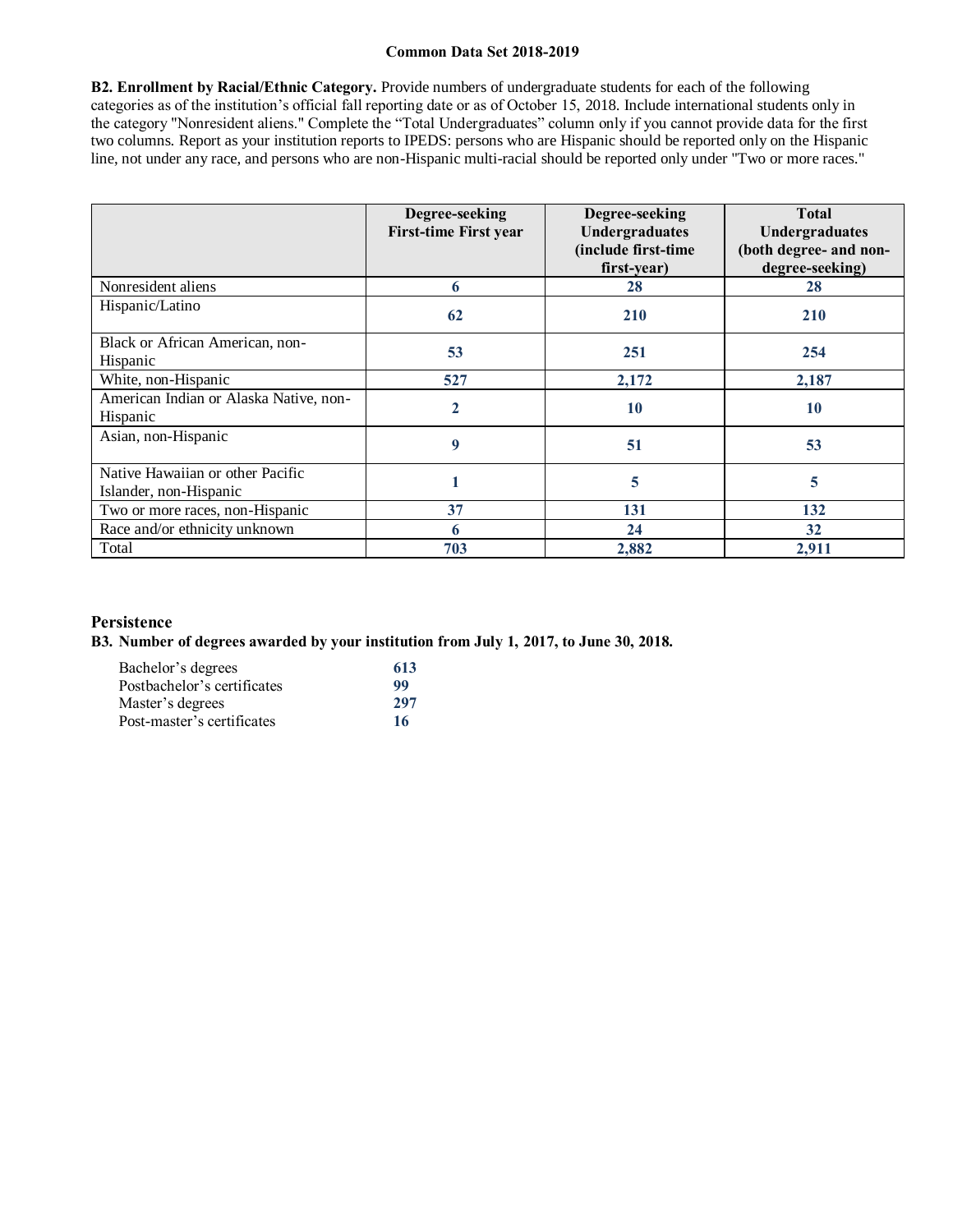# **Graduation Rates**

The items in this section correspond to data elements collected by the IPEDS Web-based Data Collection System's Graduation Rate Survey (GRS). For complete instructions and definitions of data elements, see the IPEDS GRS Forms and Instructions for the 2018-19 Survey.

In the following section for bachelor's or equivalent programs, please disaggregate the Fall 2011 and Fall 2012 cohorts (formerly CDS B4-B11) into four groups:

- **Students who received a Federal Pell Grant\***
- **Recipients of a subsidized Stafford Loan who did not receive a Pell Grant**
- **Students who did not receive either a Pell Grant or a subsidized Stafford Loan**
- **Total (all students, regardless of Pell Grant or subsidized loan status)**

\*Students who received both a Federal Pell Grant and a subsidized Stafford Loan should be reported in the "Recipients of a Federal Pell Grant" column.

For each graduation rate grid below, the numbers in the first three columns for Questions A-G should sum to the cohort total in the fourth column (formerly CDS B4-B11).

# **For Bachelor's or Equivalent Programs**

Please provide data for the Fall 2012 cohort if available. If Fall 2012 cohort data are not available, provide data for the Fall 2011 cohort.

# **Fall 2011 Cohort**

|                                                                                                                                                                                                                                                                              | <b>Recipients</b><br>of a<br>Federal<br><b>Pell Grant</b> | <b>Recipients of a</b><br><b>Subsidized</b><br><b>Stafford Loan who</b><br>did not receive a<br><b>Pell Grant</b> | <b>Students who did</b><br>not receive either<br>a Pell Grant or a<br>subsidized<br><b>Stafford Loan</b> | Total (sum of 3<br>columns to the<br>left) |
|------------------------------------------------------------------------------------------------------------------------------------------------------------------------------------------------------------------------------------------------------------------------------|-----------------------------------------------------------|-------------------------------------------------------------------------------------------------------------------|----------------------------------------------------------------------------------------------------------|--------------------------------------------|
| A - Initial 2011 cohort of first-time, full-time,<br>bachelor's (or equivalent) degree-seeking<br>undergraduate students                                                                                                                                                     | 150                                                       | 180                                                                                                               | 301                                                                                                      | 631<br>(formerly B4)                       |
| B - Of the initial 2011 cohort, how many did not<br>persist and did not graduate for the following<br>reasons: deceased, permanently disabled, armed<br>forces, foreign aid service of the federal<br>government, or official church missions; total<br>allowable exclusions | 1                                                         | 4                                                                                                                 | 5                                                                                                        | 10<br>(formerly B5)                        |
| C - Final 2011 cohort, after adjusting for allowable<br>exclusions                                                                                                                                                                                                           | 149                                                       | 176                                                                                                               | 296                                                                                                      | 621<br>(formerly B6)                       |
| D - Of the initial 2011 cohort, how many completed<br>the program in four years or less (by Aug. 31,<br>2015)                                                                                                                                                                | 81                                                        | 111                                                                                                               | 204                                                                                                      | 396<br>(formerly B7)                       |
| E - Of the initial 2011 cohort, how many completed<br>the program in more than four years but in five<br>years or less (after Aug. 31, 2015 and by Aug. 31,<br>2016)                                                                                                         | <b>10</b>                                                 | 13                                                                                                                | 20                                                                                                       | 43<br>(formerly B8)                        |
| F - Of the initial 2011 cohort, how many completed<br>the program in more than five years but in six<br>years or less (after Aug. 31, 2016 and by Aug. 31,<br>2017)                                                                                                          | 3                                                         | 4                                                                                                                 | 10                                                                                                       | 17<br>(formerly B9)                        |
| G - Total graduating within six years (sum of lines<br>D, E, and F)                                                                                                                                                                                                          | 94                                                        | 128                                                                                                               | 234                                                                                                      | 456<br>(formerly B10)                      |
| H - Six-year graduation rate for 2011 cohort (G<br>divided by $C$ )                                                                                                                                                                                                          | 63%                                                       | 73%                                                                                                               | 79%                                                                                                      | 73%<br>(formerly B11)                      |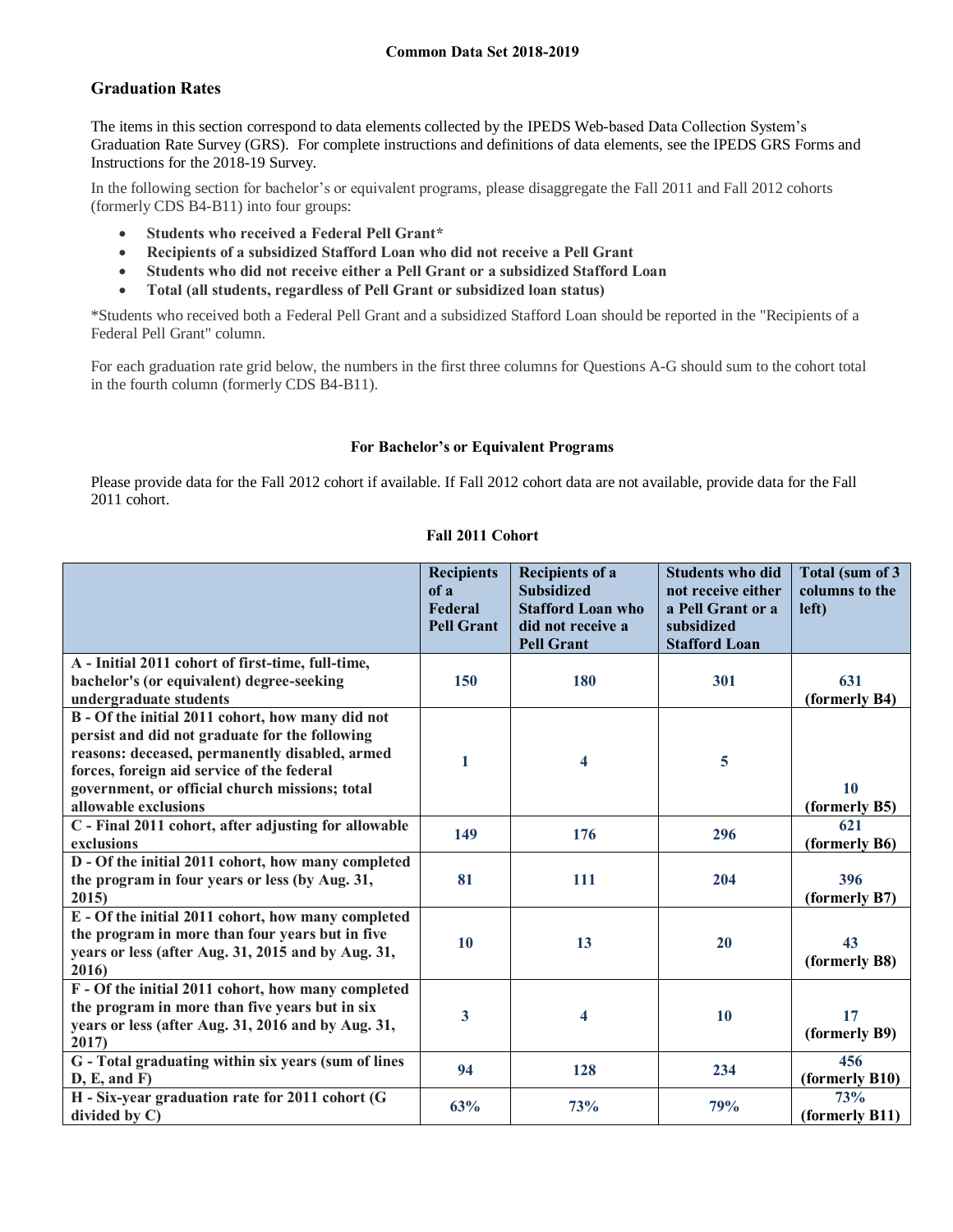# **Retention Rates**

Report for the cohort of all full-time, first-time bachelor's (or equivalent) degree-seeking undergraduate students who entered in Fall 2017 (or the preceding summer term). The initial cohort may be adjusted for students who departed for the following reasons: death, permanent disability, or service in the armed forces, foreign aid service of the federal government or official church missions. No other adjustments to the initial cohort should be made.

**B22.** For the cohort of all full-time bachelor's (or equivalent) degree-seeking undergraduate students who entered your institution as freshmen in Fall 2017 (or the preceding summer term), what percentage was enrolled at your institution as of the date your institution calculates its official enrollment in Fall 2018? **84%**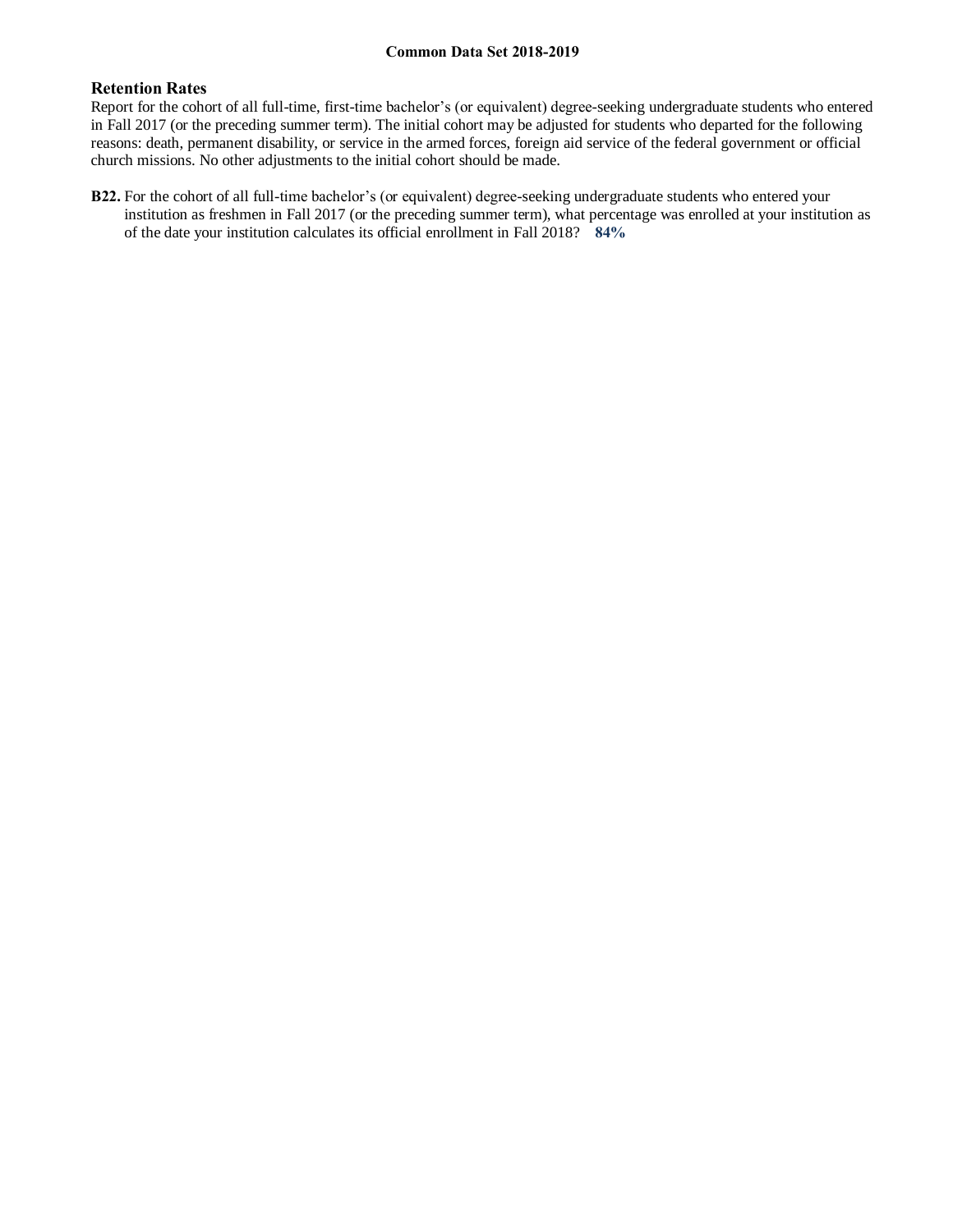# **C. FIRST-TIME, FIRST-YEAR (FRESHMAN) ADMISSION**

### **Applications**

**C1. First-time, first-year (freshman) students:** Provide the number of degree-seeking, first-time, first-year students who applied, were admitted, and enrolled (full- or part-time) in Fall 2018. Include early decision, early action, and students who began studies during summer in this cohort. Applicants should include only those students who fulfilled the requirements for consideration for admission (i.e., who completed actionable applications) and who have been notified of one of the following actions: admission, non-admission, placement on waiting list, or application withdrawn (by applicant or institution). Admitted applicants should include wait-listed students who were subsequently offered admission.

| Total first-time, first-year (freshman) men who applied                 | 2,247 |    |
|-------------------------------------------------------------------------|-------|----|
| Total first-time, first-year (freshman) women who applied               | 425   |    |
| Total first-time, first-year (freshman) men who were admitted           | 1,845 |    |
| Total first-time, first-year (freshman) women who were admitted         | 314   |    |
| Total full-time, first-time, first-year (freshman) men who enrolled 625 |       |    |
| Total part-time, first-time, first-year (freshman) men who enrolled 0   |       |    |
| Total full-time, first-time, first-year (freshman) women who enrolled   |       | 78 |
| Total part-time, first-time, first-year (freshman) women who enrolled   |       |    |

#### **C2. Freshman wait-listed students (students who met admission requirements but whose final admission was contingent on space availability)**

Do you have a policy of placing students on a waiting list? **Yes** If yes, please answer the questions below for Fall 2018 admissions:

| Number of qualified applicants offered a place on waiting list |             |  |
|----------------------------------------------------------------|-------------|--|
| Number accepting a place on the waiting list                   |             |  |
| Number of wait-listed students admitted                        | $\mathbf 0$ |  |

Is your waiting list ranked? **No**

#### **Admission Requirements**

### **C3. High school completion requirement**

**High school diploma is required and GED is accepted**

**C4. Does your institution require or recommend a general college-preparatory program for degree-seeking students? Require**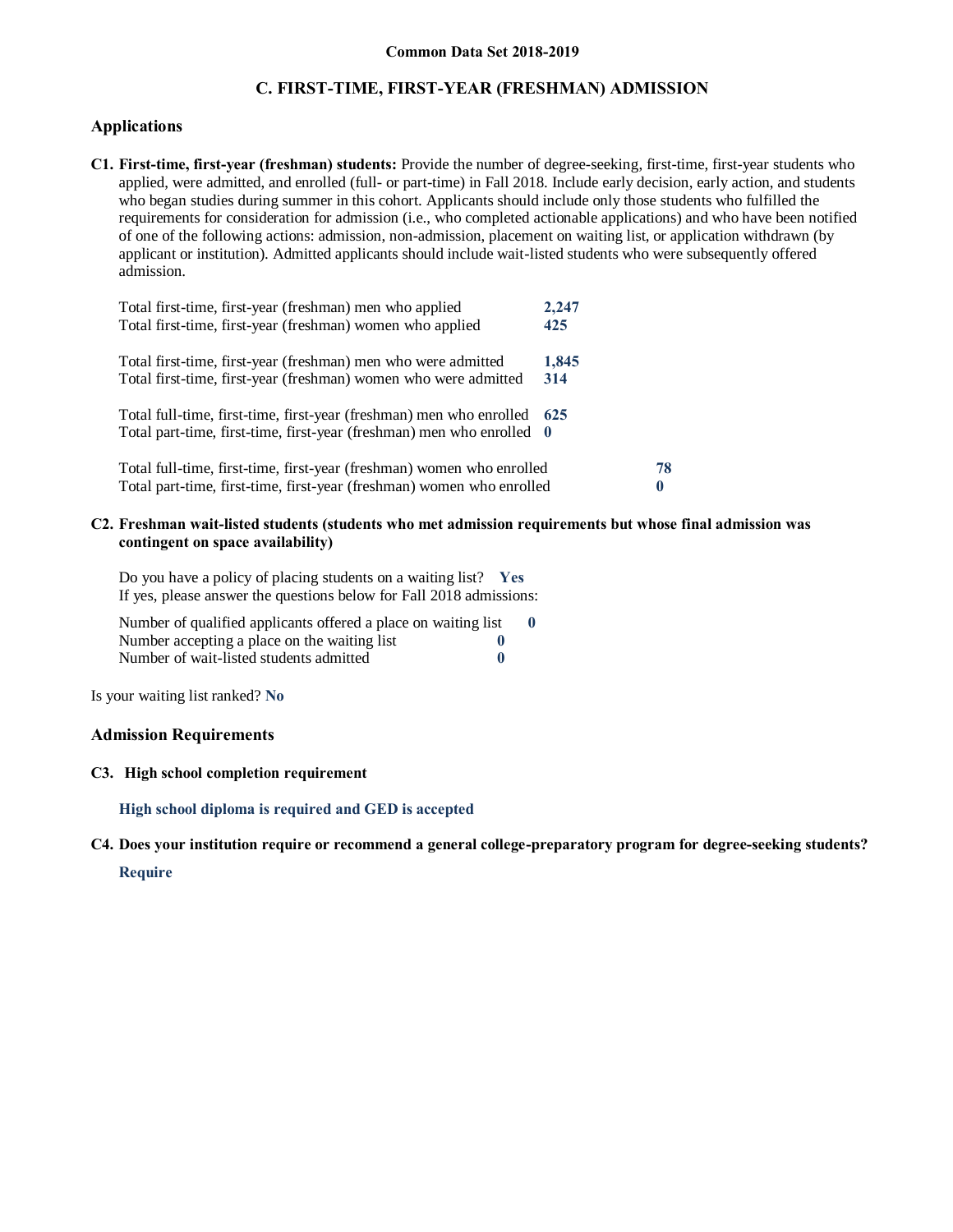**C5. Distribution of high school units required and/or recommended.** Specify the distribution of academic high school course units required and/or recommended of all or most degree-seeking students using Carnegie units (one unit equals one year of study or its equivalent). If you use a different system for calculating units, please convert.

|                                  | <b>Units Required</b> | <b>Units Recommended</b> |
|----------------------------------|-----------------------|--------------------------|
| Total academic units             | 19                    |                          |
| English                          |                       |                          |
| Mathematics                      |                       |                          |
| Science                          | 3                     |                          |
| Of these, units that must be lab | 3                     |                          |
| Foreign language                 |                       |                          |
| Social studies                   |                       |                          |
| History                          |                       |                          |
| Academic electives               |                       |                          |
| Computer Science                 |                       |                          |
| Visual/Performing Arts           |                       |                          |
| Other (specify)<br>PE or ROTC    |                       |                          |

### **Basis for Selection**

- **C6.** Do you have an open admission policy, under which virtually all secondary school graduates or students with GED equivalency diplomas are admitted without regard to academic record, test scores, or other qualifications? **No**
- **C7. Relative importance of each of the following academic and nonacademic factors in your first-time, first-year, degree-seeking (freshman) admission decisions.**

|                                   | <b>Very Important</b> | Important   | <b>Considered</b> | <b>Not Considered</b> |
|-----------------------------------|-----------------------|-------------|-------------------|-----------------------|
| Academic                          |                       |             |                   |                       |
| Rigor of secondary school record  | X                     |             |                   |                       |
| Class rank                        |                       |             | $\mathbf{X}$      |                       |
| Academic GPA                      | X                     |             |                   |                       |
| Standardized test scores          | X                     |             |                   |                       |
| <b>Application Essay</b>          |                       |             |                   | X                     |
| Recommendation                    |                       |             | X                 |                       |
| <b>Nonacademic</b>                |                       |             |                   |                       |
| Interview                         |                       |             | $\mathbf{X}$      |                       |
| <b>Extracurricular activities</b> |                       | $\mathbf X$ |                   |                       |
| Talent/ability                    |                       | $\mathbf X$ |                   |                       |
| Character/personal qualities      |                       | X           |                   |                       |
| First generation                  |                       |             | X                 |                       |
| Alumni/ae relation                |                       |             | X                 |                       |
| Geographical residence            |                       |             | X                 |                       |
| State residency                   |                       | X           |                   |                       |
| Religious affiliation/commitment  |                       |             |                   | X                     |
| Racial/ethnic status              |                       |             |                   | $\mathbf x$           |
| Volunteer work                    |                       |             | $\mathbf{X}$      |                       |
| Work experience                   |                       |             |                   | X                     |
| Level of applicant's interest     | X                     |             |                   |                       |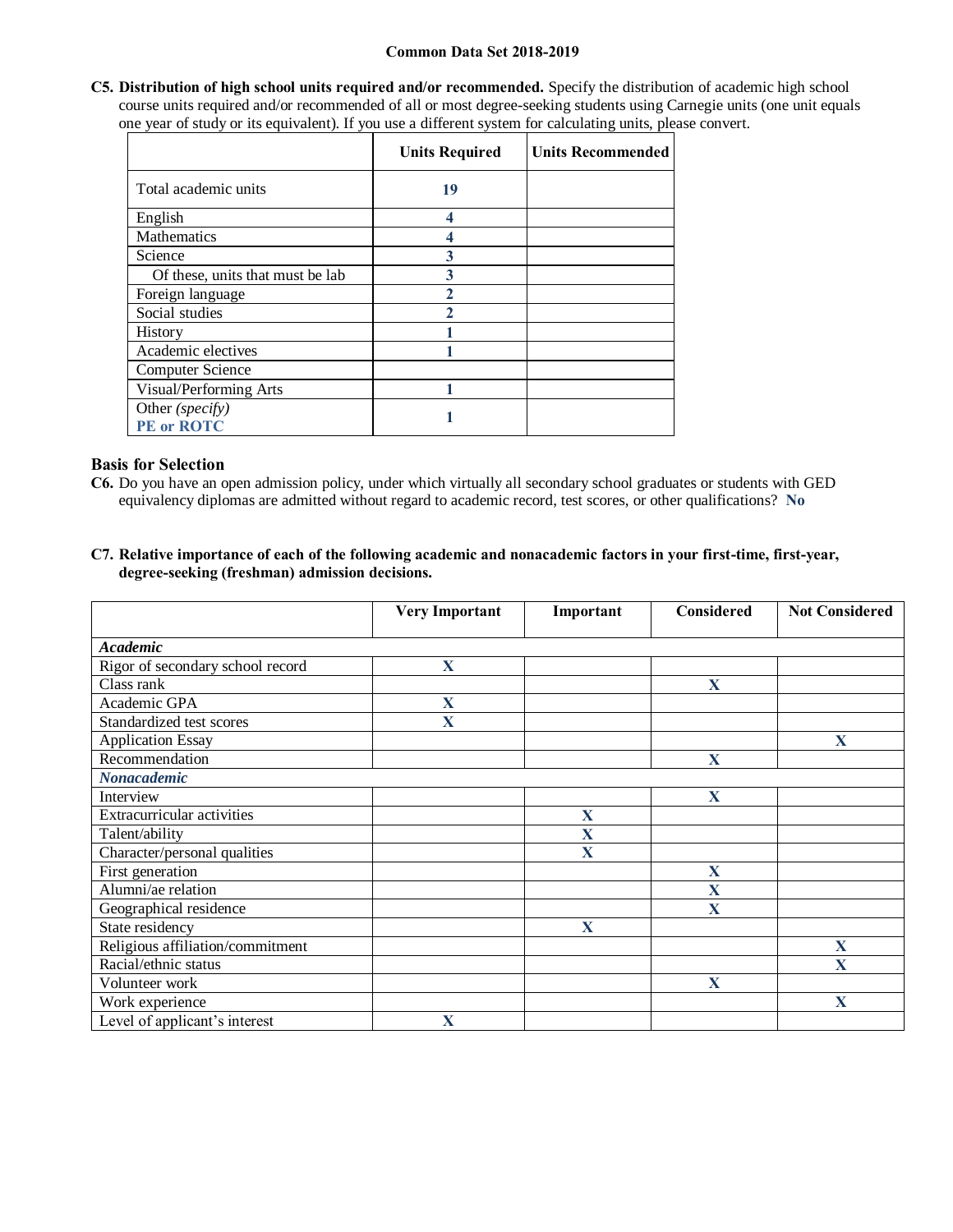# **SAT and ACT Policies**

### **C8. Entrance exams**

A. Does your institution make use of SAT, ACT, or SAT Subject Test scores in **admission** decisions for first-time, first-year, degree-seeking applicants? **Yes**

If yes, place check marks in the appropriate boxes below to reflect your institution's policies for use in admission for **Fall 2020.**

|                                  |         | <b>ADMISSION</b> |                            |                                        |                 |
|----------------------------------|---------|------------------|----------------------------|----------------------------------------|-----------------|
|                                  | Require | Recommend        | <b>Require for</b><br>Some | <b>Consider If</b><br><b>Submitted</b> | <b>Not Used</b> |
| SAT or ACT                       |         |                  |                            |                                        |                 |
| ACT only                         |         |                  |                            |                                        |                 |
| SAT only                         |         |                  |                            |                                        |                 |
| SAT and SAT Subject Tests or ACT |         |                  |                            |                                        |                 |
| <b>SAT Subject Tests</b>         |         |                  |                            |                                        |                 |

B. If your institution will make use of the ACT in admission decisions for first-time, first-year, degree-seeking applicants for Fall 2020 please indicate which ONE of the following applies (regardless of whether the writing score will be used in the admissions process):

# **ACT with or without writing accepted**

If your institution will make use of the SAT in admission decisions for first-time, first-year, degree-seeking applicants for Fall 2020 please indicate which ONE of the following applies (regardless of whether the Essay score will be used in the admissions process):

# **SAT with or without ESSAY component accepted**

C. Please indicate how your institution will use the SAT or ACT essay component; check all that apply.

|                                              | SAT essay | ACT essay |
|----------------------------------------------|-----------|-----------|
| For admission                                |           |           |
| For placement                                |           |           |
| For advising                                 |           |           |
| In place of an application essay             |           |           |
| As a validity check on the application essay |           |           |
| No college policy as of now                  |           |           |
| Not using essay component                    |           |           |

D. In addition, does your institution use applicants' test scores for academic advising? **Yes**

- E. Latest date by which SAT or ACT scores must be received for fall-term admission Latest date by which SAT Subject Test scores must be received for fall-term admission\_
- F. If necessary, use this space to clarify your test policies (e.g., if tests are recommended for some students, or if tests are not required of some students): **Rolling Admissions: No Deadlines**
- G. Please indicate which tests your institution uses for **placement (e.g., state tests): SAT**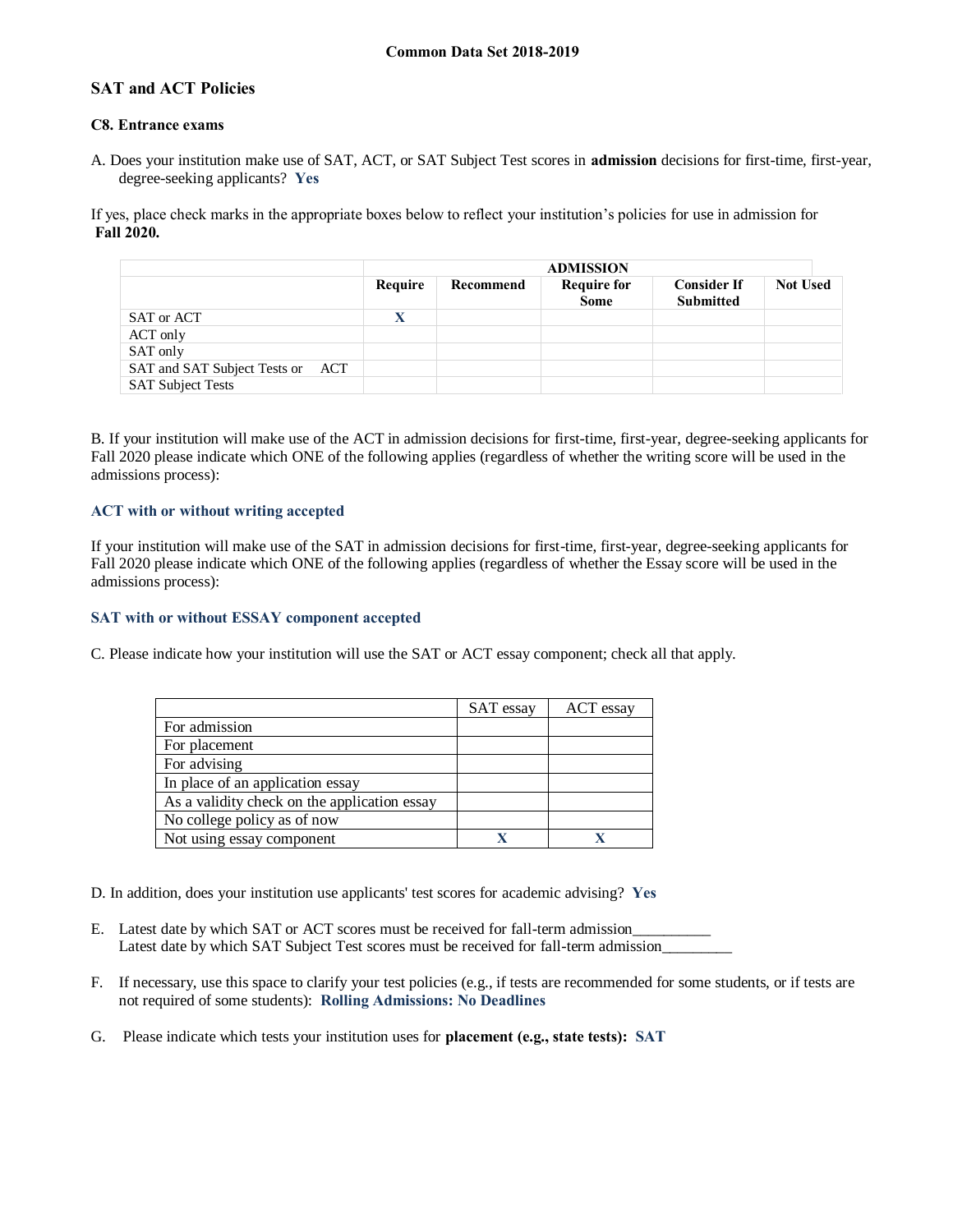# **Freshman Profile**

Provide information for **ALL enrolled, degree-seeking, full-time and part-time, first-time, first-year (freshman) students**  enrolled in Fall 2018, including students who began studies during summer, international students/nonresident aliens, and students admitted under special arrangements.

**C9. Percent and number of first-time, first-year (freshman) students enrolled in Fall 2018 who submitted national standardized (SAT/ACT) test scores.** Include information for **ALL enrolled, degree-seeking, first-time, first-year (freshman) students who submitted test scores**. Do not include partial test scores (e.g., mathematics scores but not critical reading for a category of students) or combine other standardized test results (such as TOEFL) in this item. Do not convert SAT scores to ACT scores and vice versa. *Do* convert Old SAT scores to New SAT scores using the College Board's concordance tools and tables (sat.org/concordance).

| Percent submitting SAT scores | 60% | Number submitting SAT scores | 418 |
|-------------------------------|-----|------------------------------|-----|
| Percent submitting ACT scores | 40% | Number submitting ACT scores | 278 |

For each assessment listed below, report the score that represents the 25<sup>th</sup> percentile (the score that 25 percent of the freshman population scored at or below) and the 75<sup>th</sup> percentile score (the score that 25 percent scored at or above).

| Assessment                             | 25th Percentile | <b>75th Percentile</b> |
|----------------------------------------|-----------------|------------------------|
|                                        | <b>Score</b>    | <b>Score</b>           |
| SAT Evidence-Based Reading and Writing | 520             | 610                    |
| <b>SAT Math</b>                        | 510             | 610                    |
| <b>ACT</b> Composite                   | 20              | 25                     |
| <b>ACT</b> Math                        | 19              | 25                     |
| <b>ACT</b> English                     | 20              | 25                     |

Percent of first-time, first-year (freshman) students with scores in each range:

| Score   | <b>SAT Evidence-Based</b>  | <b>SAT Math</b> |
|---------|----------------------------|-----------------|
| Range   | <b>Reading and Writing</b> |                 |
| 700-800 | 4%                         | 6%              |
| 600-699 | 27%                        | 23%             |
| 500-599 | 54%                        | 56%             |
| 400-499 | 15%                        | 15%             |
| 300-399 | $0\%$                      | $0\%$           |
| 200-299 | $0\%$                      | $0\%$           |
|         | 100%                       | 100%            |

| Score Range | ACT       | <b>ACT English</b> | <b>ACT Math</b> |
|-------------|-----------|--------------------|-----------------|
|             | Composite |                    |                 |
| $30 - 36$   | $7\%$     | 8%                 | 3%              |
| 24-29       | 36%       | 31%                | 41%             |
| 18-23       | 55%       | 49%                | 42%             |
| $12 - 17$   | 2%        | 12%                | 14%             |
| $6 - 11$    | $0\%$     | $0\%$              | $0\%$           |
| Below 6     | $0\%$     | $0\%$              | $0\%$           |
|             | 100%      | 100%               | 100%            |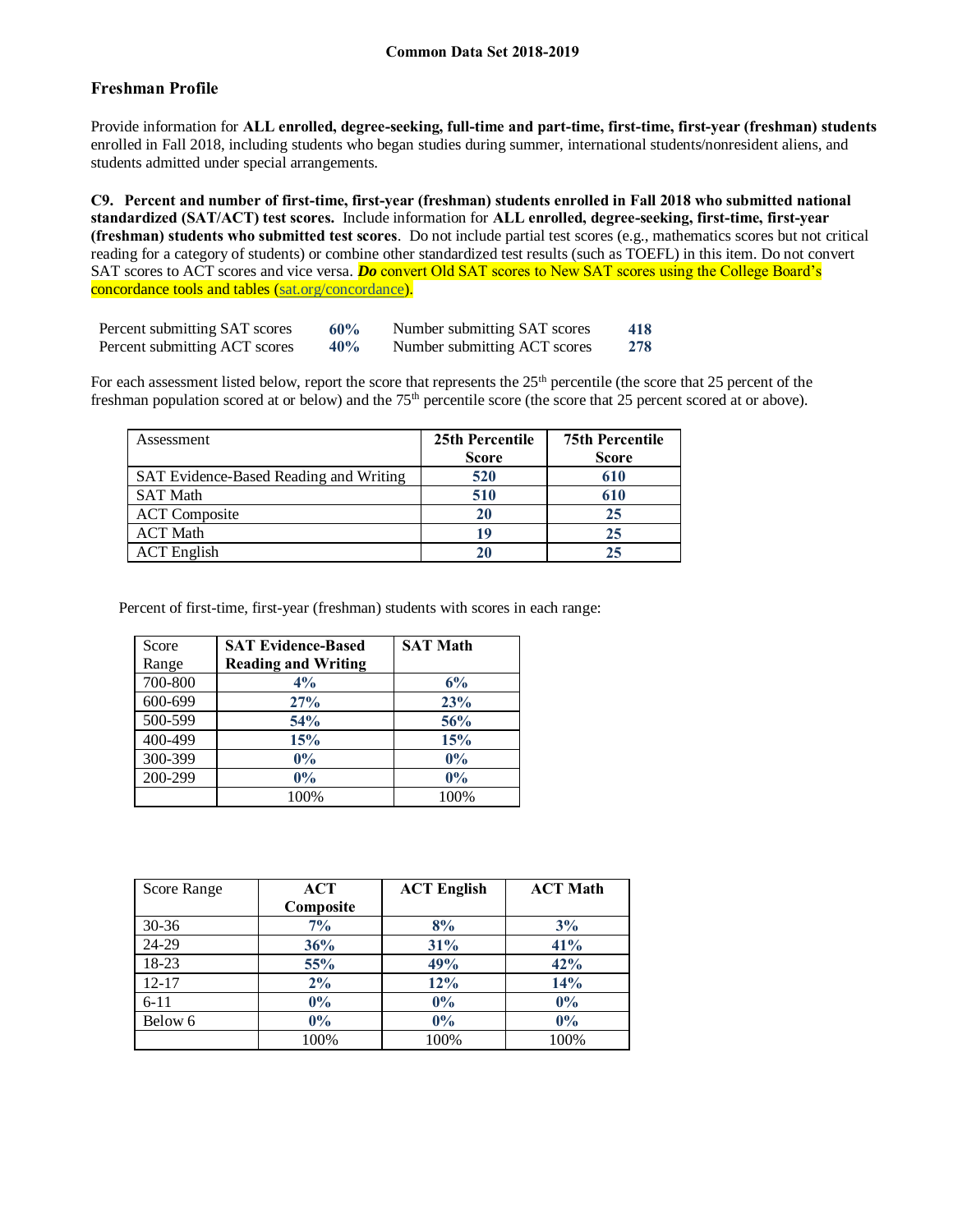### **C10. Percent of all degree-seeking, first-time, first-year (freshman) students who had high school class rank within each of the following ranges (report information for those students from whom you collected high school rank information).**

Percent in top tenth of high school graduating class **8%** Percent in top quarter of high school graduating class **31%** Percent in top half of high school graduating class 64%<br>Percent in bottom half of high school graduating class 36% Percent in bottom half of high school graduating class Percent in bottom quarter of high school graduating class **13%** Percent of total first-time, first-year (freshman) students who submitted high school class rank: **79%**  $\{$  Top half + bottom half = 100%.

### **C11. Percentage of all enrolled, degree-seeking, first-time, first-year (freshman) students who had high school gradepoint averages within each of the following ranges (using 4.0 scale). Report information only for those students from whom you collected high school GPA.**

| Percent who had GPA of 3.75 and higher    | 44%    |
|-------------------------------------------|--------|
| Percent who had GPA between 3.50 and 3.74 | 18%    |
| Percent who had GPA between 3.25 and 3.49 | 16%    |
| Percent who had GPA between 3.00 and 3.24 | $11\%$ |
| Percent who had GPA between 2.50 and 2.99 | 10%    |
| Percent who had GPA between 2.0 and 2.49  | $1\%$  |
| Percent who had GPA between 1.0 and 1.99  | $0\%$  |
| Percent who had GPA below 1.0             | $0\%$  |
|                                           |        |

### **C12. Average high school GPA of all degree-seeking, first-time, first-year (freshman) students who submitted GPA: 3.68**

Percent of total first-time, first-year (freshman) students who submitted high school GPA: **100%**

#### **Admission Policies**

#### **C13. Application fee**

| Does your institution have an application fee?       | <b>Yes</b> |
|------------------------------------------------------|------------|
| Amount of application fee:                           | \$40       |
| Can it be waived for applicants with financial need? | <b>Yes</b> |

# **If you have an application fee and an on-line application option, please indicate policy for students who apply on-line: Same fee**

#### **Can on-line application fee be waived for applicants with financial need? No**

#### **C14. Application closing date**

Does your institution have an application closing date? **No**

#### **C15. Are first-time, first-year students accepted for terms other than the fall? No**

#### **C16. Notification to applicants of admission decision sent**

On a rolling basis beginning (date): **July 15**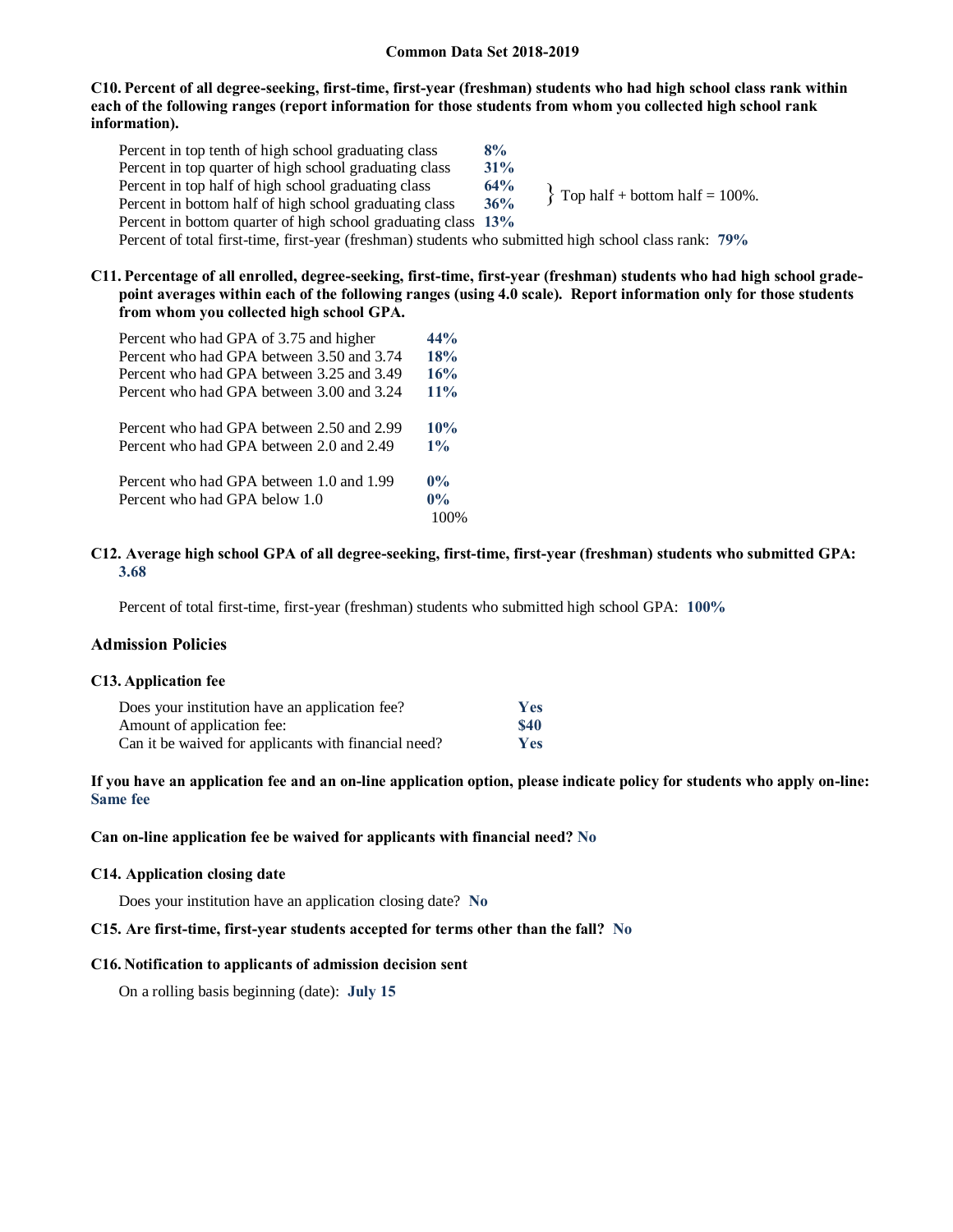### **C17. Reply policy for admitted applicants**

Must reply by (date): **May 1** Amount of housing deposit: **\$300** Refundable if student does not enroll? **X** Yes, in full **by May 1**

- **C18. Deferred admission:** Does your institution allow students to postpone enrollment after admission? **No**
- **C19. Early admission of high school students:** Does your institution allow high school students to enroll as full-time, firsttime, first-year (freshman) students one year or more before high school graduation? **No**

### **Early Decision and Early Action Plans**

- **C21. Early decision:** Does your institution offer an early decision plan (an admission plan that permits students to apply and be notified of an admission decision well in advance of the regular notification date and that asks students to commit to attending if accepted) for first-time, first-year (freshman) applicants for fall enrollment? **No**
- **C22. Early action:** Do you have a nonbinding early action plan whereby students are notified of an admission decision well in advance of the regular notification date but do not have to commit to attending your college? **No**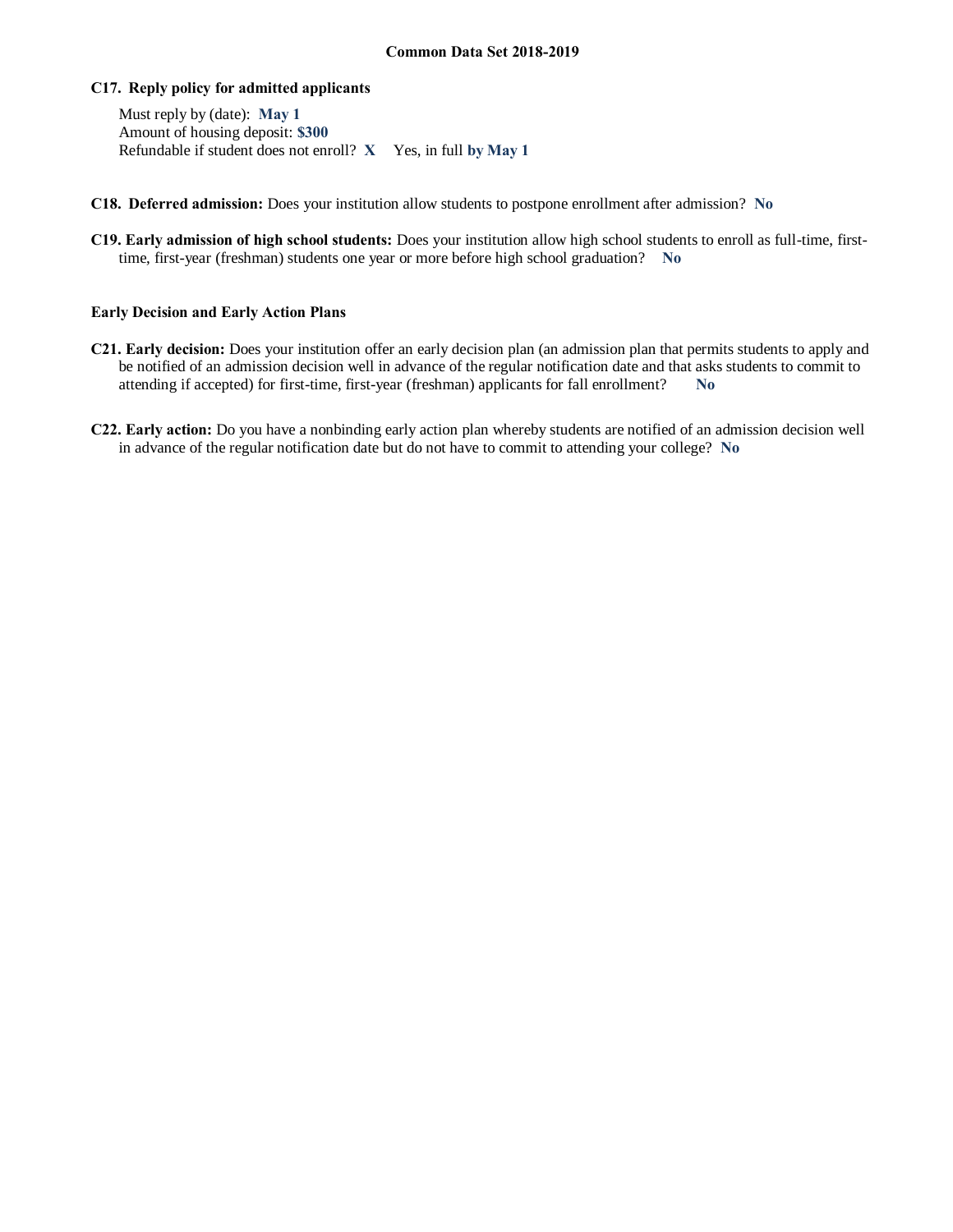# **D. TRANSFER ADMISSION**

# **Fall Applicants**

- **D1.** Does your institution enroll transfer students? **Yes** If yes, may transfer students earn advanced standing credit by transferring credits earned from course work completed at other colleges/universities? **Yes**
- **D2.** Provide the number of students who applied, were admitted, and enrolled as degree-seeking transfer students in Fall 2018.

|       | <b>Applicants</b> | <b>Admitted Applicants</b> | <b>Enrolled Applicants</b> |
|-------|-------------------|----------------------------|----------------------------|
| Men   | 330               | 173                        | 114                        |
| Women | 90                | 44                         |                            |
| Total | 420               | 717                        | 138                        |

### **Application for Admission**

**D3.** Indicate terms for which transfers may enroll: **Fall**

**D4.** Must a transfer applicant have a minimum number of credits completed or else must apply as an entering freshman? **Yes**

 $\_$  ,  $\_$  ,  $\_$  ,  $\_$  ,  $\_$  ,  $\_$  ,  $\_$  ,  $\_$  ,  $\_$  ,  $\_$  ,  $\_$  ,  $\_$  ,  $\_$  ,  $\_$  ,  $\_$  ,  $\_$  ,  $\_$  ,  $\_$  ,  $\_$  ,  $\_$  ,  $\_$  ,  $\_$  ,  $\_$  ,  $\_$  ,  $\_$  ,  $\_$  ,  $\_$  ,  $\_$  ,  $\_$  ,  $\_$  ,  $\_$  ,  $\_$  ,  $\_$  ,  $\_$  ,  $\_$  ,  $\_$  ,  $\_$  ,  $\_$  ,  $\_$  ,  $\_$  ,  $\_$  ,  $\_$  ,  $\_$  ,  $\_$  ,  $\_$  ,  $\_$  ,  $\_$  ,  $\_$  ,  $\_$  ,  $\_$  ,  $\_$  ,  $\_$  ,  $\_$  ,  $\_$  ,  $\_$  ,  $\_$  ,  $\_$  ,  $\_$  ,  $\_$  ,  $\_$  ,  $\_$  ,  $\_$  ,  $\_$  ,  $\_$  ,  $\_$  ,  $\_$  ,  $\_$  ,  $\_$  ,  $\_$  ,  $\_$  ,  $\_$  ,  $\_$  ,  $\_$  ,  $\_$  ,

If yes, what is the minimum number of credits and the unit of measure? **24 semester hours**

**D5.** Indicate all items required of transfer students to apply for admission:

|                                                             | Required<br>of All | Recommended<br>of All | Recommended<br>of Some | <b>Required of</b><br><b>Some</b> | Not required |
|-------------------------------------------------------------|--------------------|-----------------------|------------------------|-----------------------------------|--------------|
| High school transcript                                      |                    |                       |                        |                                   |              |
| College transcript $(s)$                                    |                    |                       |                        |                                   |              |
| Essay or personal statement                                 |                    |                       |                        |                                   |              |
| Interview                                                   |                    | $\mathbf x$           |                        |                                   |              |
| Standardized test scores                                    |                    |                       |                        |                                   |              |
| Statement of good standing<br>from prior institution( $s$ ) |                    |                       |                        |                                   |              |

- **D6.** If a minimum high school grade point average is required of transfer applicants, specify (on a 4.0 scale): **2.0**
- **D7**. If a minimum college grade point average is required of transfer applicants, specify (on a 4.0 scale): **2.0**
- **D8**. List any other application requirements specific to transfer applicants: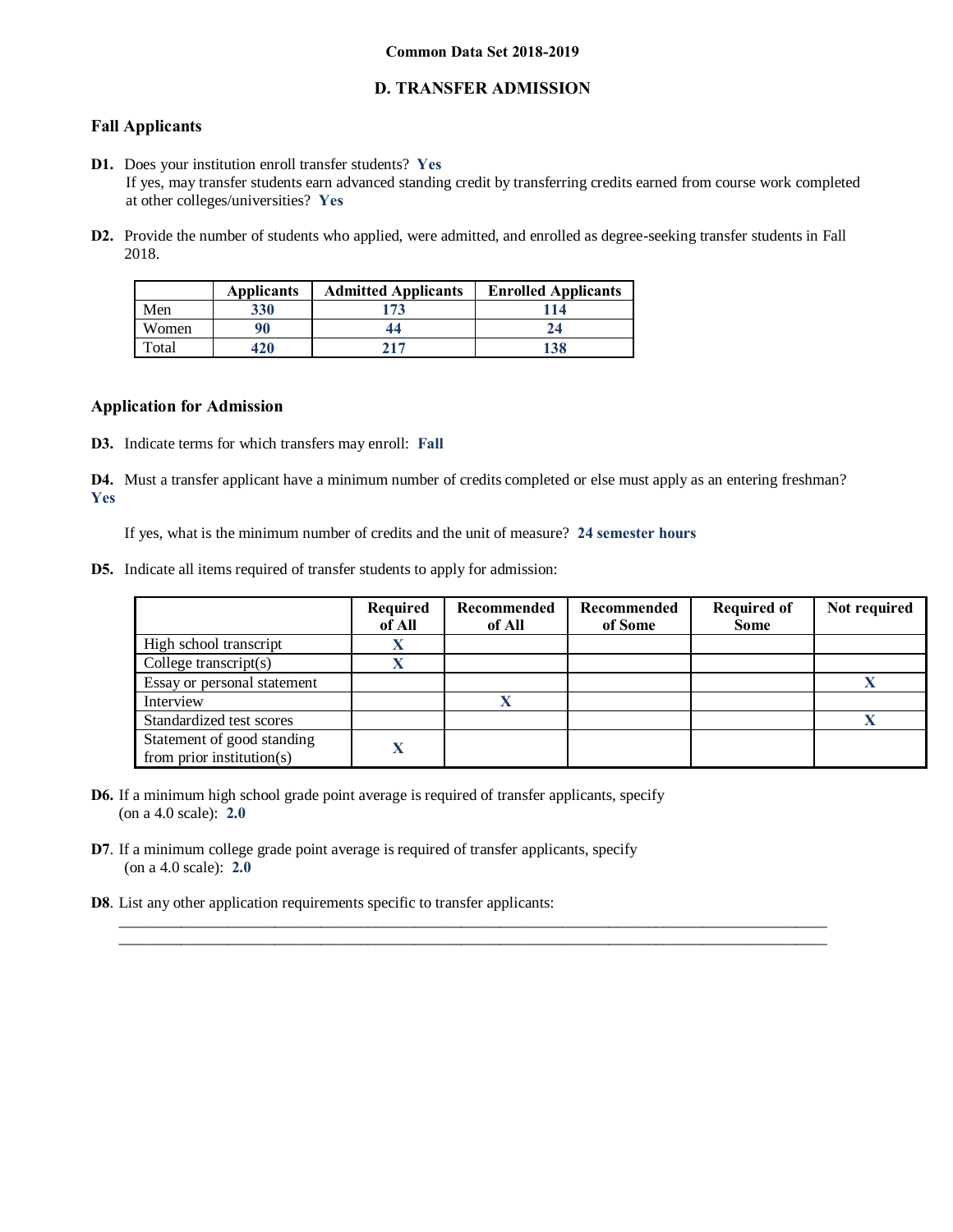**D9.** List application priority, closing, notification, and candidate reply dates for transfer students. If applications are reviewed on a continuous or rolling basis, place a check mark in the "Rolling admission" column.

|        | <b>Priority Date</b> | <b>Closing Date</b> | <b>Notification Date</b> | <b>Reply Date</b> | <b>Rolling</b><br><b>Admission</b> |
|--------|----------------------|---------------------|--------------------------|-------------------|------------------------------------|
| Fall   |                      |                     |                          |                   |                                    |
| Winter |                      |                     |                          |                   |                                    |
| Spring |                      |                     |                          |                   |                                    |
| Summer |                      |                     |                          |                   |                                    |

**D10.** Does an open admission policy, if reported, apply to transfer students? **No**

**D11**. Describe additional requirements for transfer admission, if applicable:

### **Transfer Credit Policies**

- **D12.** Report the lowest grade earned for any course that may be transferred for credit: **C**
- **D13.** Maximum number of credits or courses that may be transferred from a two-year institution: Number \_\_\_\_\_\_ Unit type \_\_\_\_\_\_\_\_\_\_\_\_
- **D14**. Maximum number of credits or courses that may be transferred from a four-year institution: Number \_\_\_\_\_\_ Unit type \_\_\_\_\_\_\_\_\_\_\_\_

**D15.** Minimum number of credits that transfers must complete at your institution to earn an associate degree: **N/A**

**D16.** Minimum number of credits that transfers must complete at your institution to earn a bachelor's degree: **(see D17)**

\_\_\_\_\_\_\_\_\_\_\_\_\_\_\_\_\_\_\_\_\_\_\_\_\_\_\_\_\_\_\_\_\_\_\_\_\_\_\_\_\_\_\_\_\_\_\_\_\_\_\_\_\_\_\_\_\_\_\_\_\_\_\_\_\_\_\_\_\_\_\_\_\_\_\_\_\_\_\_\_\_\_\_\_\_\_\_\_\_ \_\_\_\_\_\_\_\_\_\_\_\_\_\_\_\_\_\_\_\_\_\_\_\_\_\_\_\_\_\_\_\_\_\_\_\_\_\_\_\_\_\_\_\_\_\_\_\_\_\_\_\_\_\_\_\_\_\_\_\_\_\_\_\_\_\_\_\_\_\_\_\_\_\_\_\_\_\_\_\_\_\_\_\_\_\_\_\_\_

**D17.** Describe other transfer credit policies:

**A transfer student must have completed a minimum of two semesters as a full-time student and must have accumulated a minimum of 24 hours of credit, maintaining a GPA of at least 2.0 (on a 4.0 scale) on courses equivalent to those offered at The Citadel.**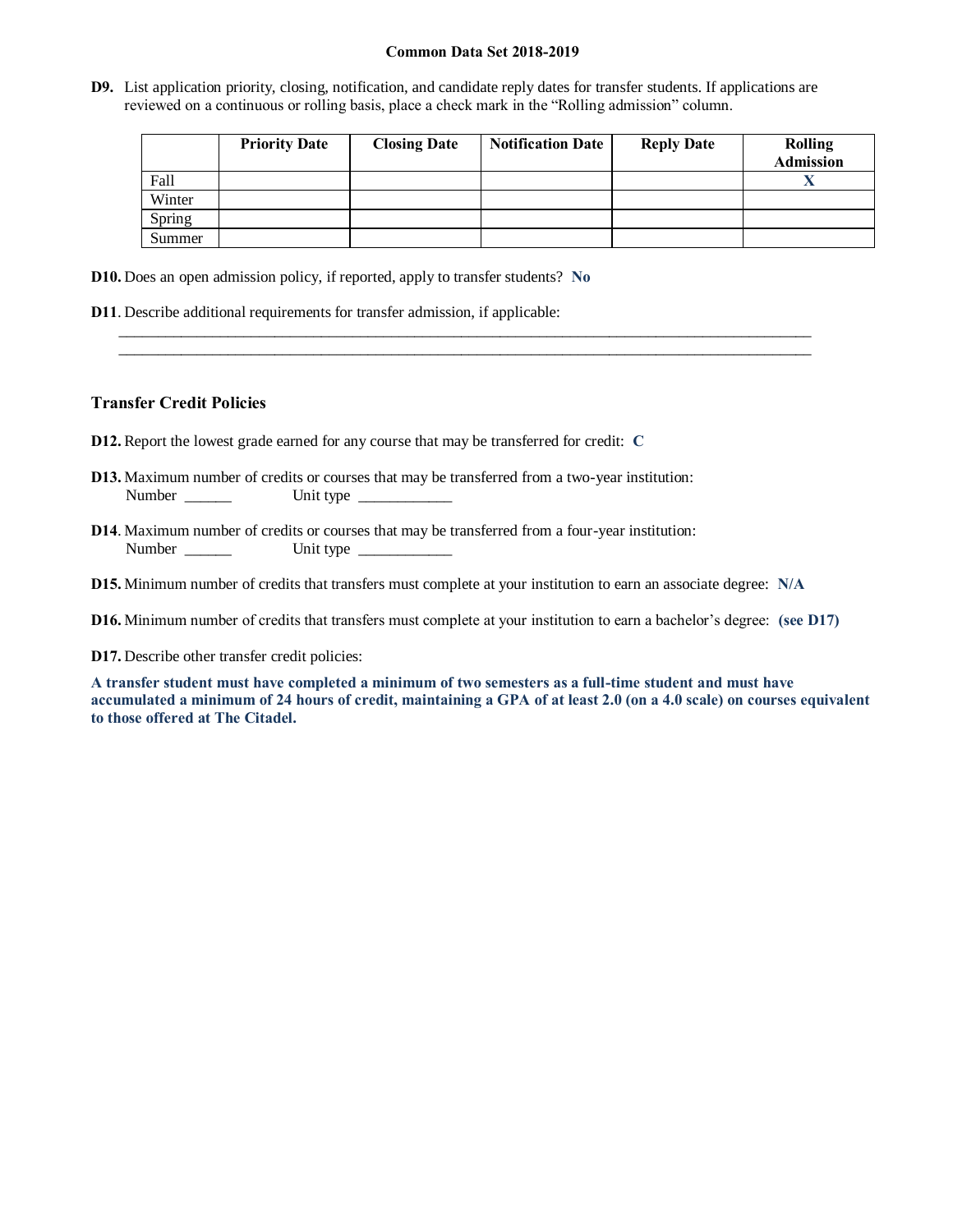# **Military Service Transfer Credit Policies**

**D18.** Does your institution accept the following military/veteran transfer credits:

| American Council on Education (ACE)      | Yes |
|------------------------------------------|-----|
| College Level Examination Program (CLEP) | Yes |
| DANTES Subject Standardized Tests (DSST) | Yes |

**D19.** Maximum number of credits or courses that may be transferred based on military education evaluated by the American Council on Education (ACE):

Number \_\_\_\_\_\_ Unit type \_\_\_\_\_\_\_\_\_\_\_\_

**D20.** Maximum number of credits or courses that may be transferred based on Department of Defense supported prior learning assessments (College Level Examination Program (CLEP) or DANTES Subject Standardized Tests (DSST)):

Number \_\_\_\_\_\_ Unit type \_\_\_\_\_\_\_\_\_\_\_\_

**D21.** Are the military/veteran credit transfer policies published on your website? **Yes**

If yes, please provide the URL where the policy can be located:

<http://www.citadel.edu/root/registrar-approved-college-transfer-credits/military-coursework-policy>

**D22**. Describe other military/veteran transfer credit policies unique to your institution:

**1. The Citadel will follow the American Council of Education (ACE) Guide to the Evaluation of Educational Experiences in the Armed Services.**

**2. Official transcripts received from Joint Services Transcripts, Community College of the Air Force and Air University will be evaluated for lower-level and upper-level credit for military training and coursework.**

**3. Repeated/duplicated military training and coursework will not be posted. The determination of repeat/duplicate credit will be based on the ACE guide number for the course.**

**4. Transfer credit from military coursework is evaluated by the Registrar's Office for undergraduate programs only. Graduate students should contact their academic advisor regarding graduate-level credit listed on Joint Services Transcripts.**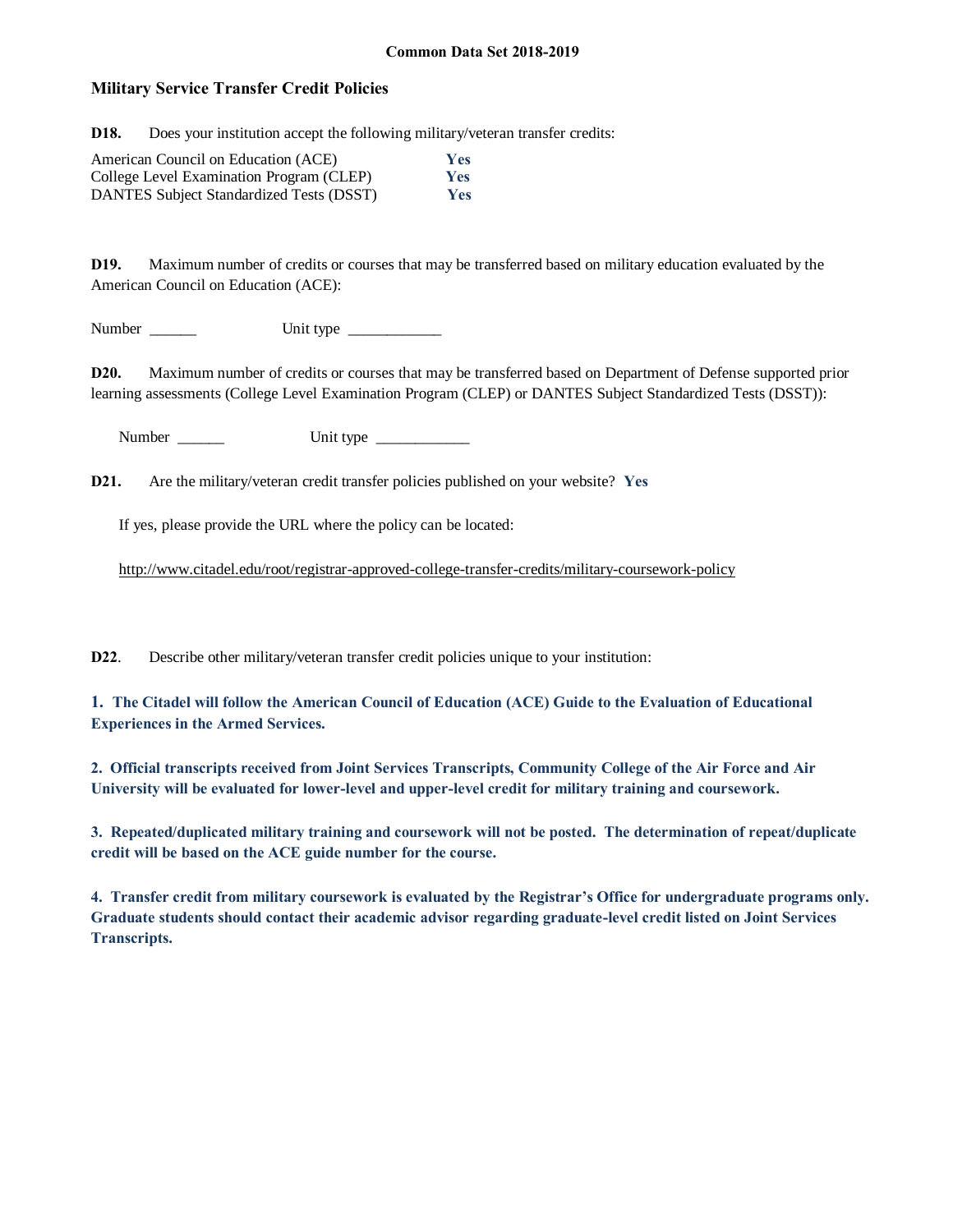# **E. ACADEMIC OFFERINGS AND POLICIES**

**E1. Special study options:** Identify those programs available at your institution. Refer to the glossary for definitions.

| <b>Cooperative education program</b> | <b>Independent study</b>             |
|--------------------------------------|--------------------------------------|
| <b>Distance learning</b>             | <b>Internships</b>                   |
| Double major                         | <b>Study abroad</b>                  |
| English as a Second Language (ESL)   | <b>Teacher certification program</b> |
| <b>Honors</b> program                |                                      |

**E3. Areas in which all or most students are required to complete some course work prior to graduation:**

| <b>Computer literacy</b>               | <b>Mathematics</b>                |
|----------------------------------------|-----------------------------------|
| <b>English (including composition)</b> | Sciences (biological or physical) |
| <b>Foreign languages</b>               | <b>Social science</b>             |
| <b>History</b>                         |                                   |
| Other: ROTC, Leadership                |                                   |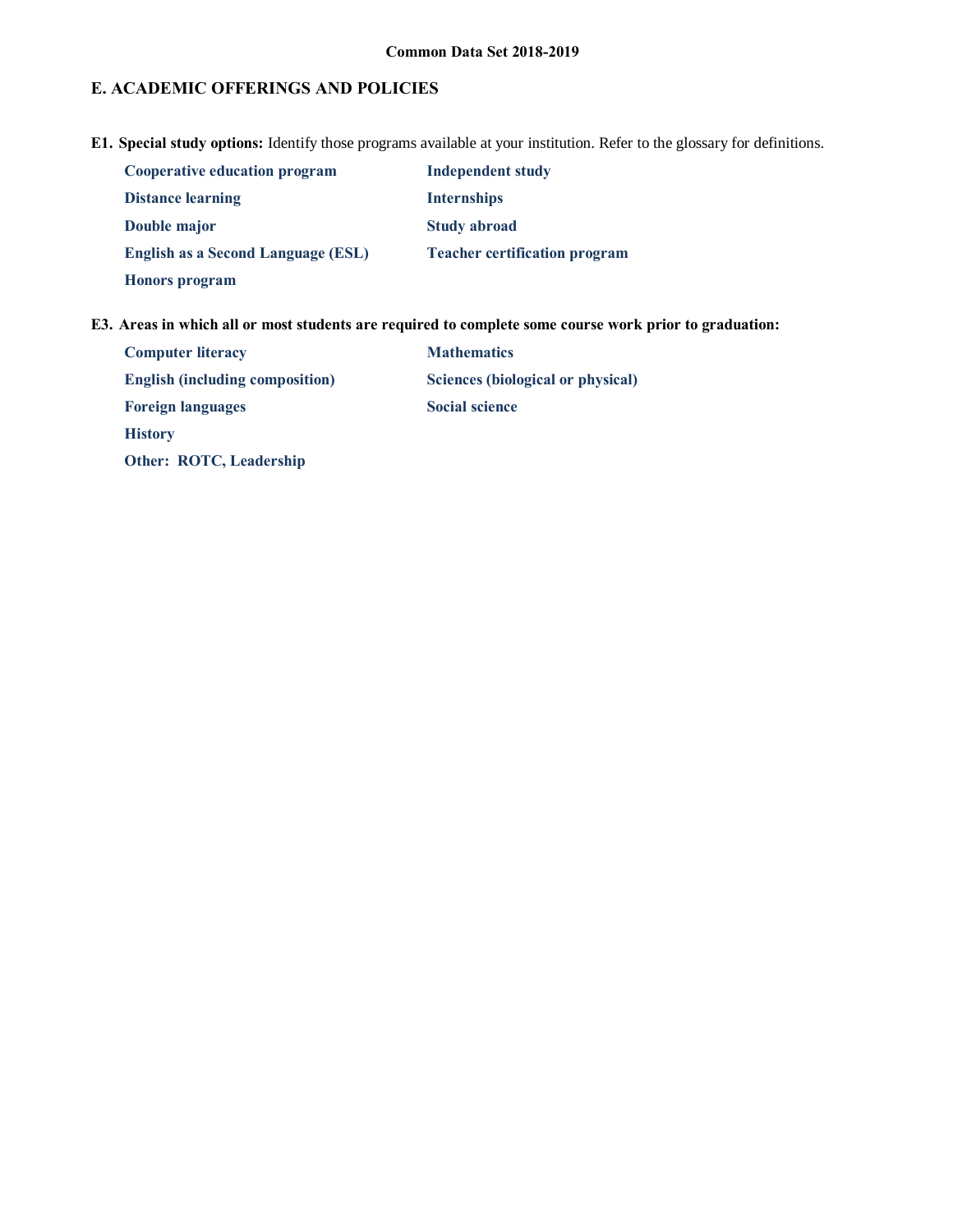# **F. STUDENT LIFE**

#### **F1. Percentages of first-time, first-year (freshman) degree-seeking students and degree-seeking undergraduates enrolled in Fall 2018 who fit the following categories:**

|                                                                      | First-time, first-year | Undergraduates |
|----------------------------------------------------------------------|------------------------|----------------|
|                                                                      | (freshman) students    |                |
| Percent who are from out of state (exclude international/nonresident |                        |                |
| aliens from the numerator and denominator)                           | 37%                    | 32%            |
| Percent of men who join fraternities                                 | $0\%$                  | $0\%$          |
| Percent of women who join sororities                                 | $0\%$                  | $0\%$          |
| Percent who live in college-owned, -operated, or -affiliated housing | $100\%$                | $100\%$        |
| Percent who live off campus or commute                               | $0\%$                  | $0\%$          |
| Percent of students age 25 and older                                 | $0\%$                  | 10%            |
| Average age of full-time students                                    | 18                     | 20             |
| Average age of all students (full- and part-time)                    | 18                     | 21             |

# **F2. Activities offered** Identify those programs available at your institution.

**Campus Ministries Choral groups Concert band International Student Organization Literary magazine Marching band Pep band Student government Student newspaper Yearbook**

# **F3. ROTC** (program offered in cooperation with Reserve Officers' Training Corps)

Army ROTC is offered: **On campus**

Naval ROTC is offered: **On campus**

Air Force ROTC is offered: **On campus**

**F4. Housing:** Check all types of college-owned, -operated, or -affiliated housing available for undergraduates at your institution.

**Coed dorms**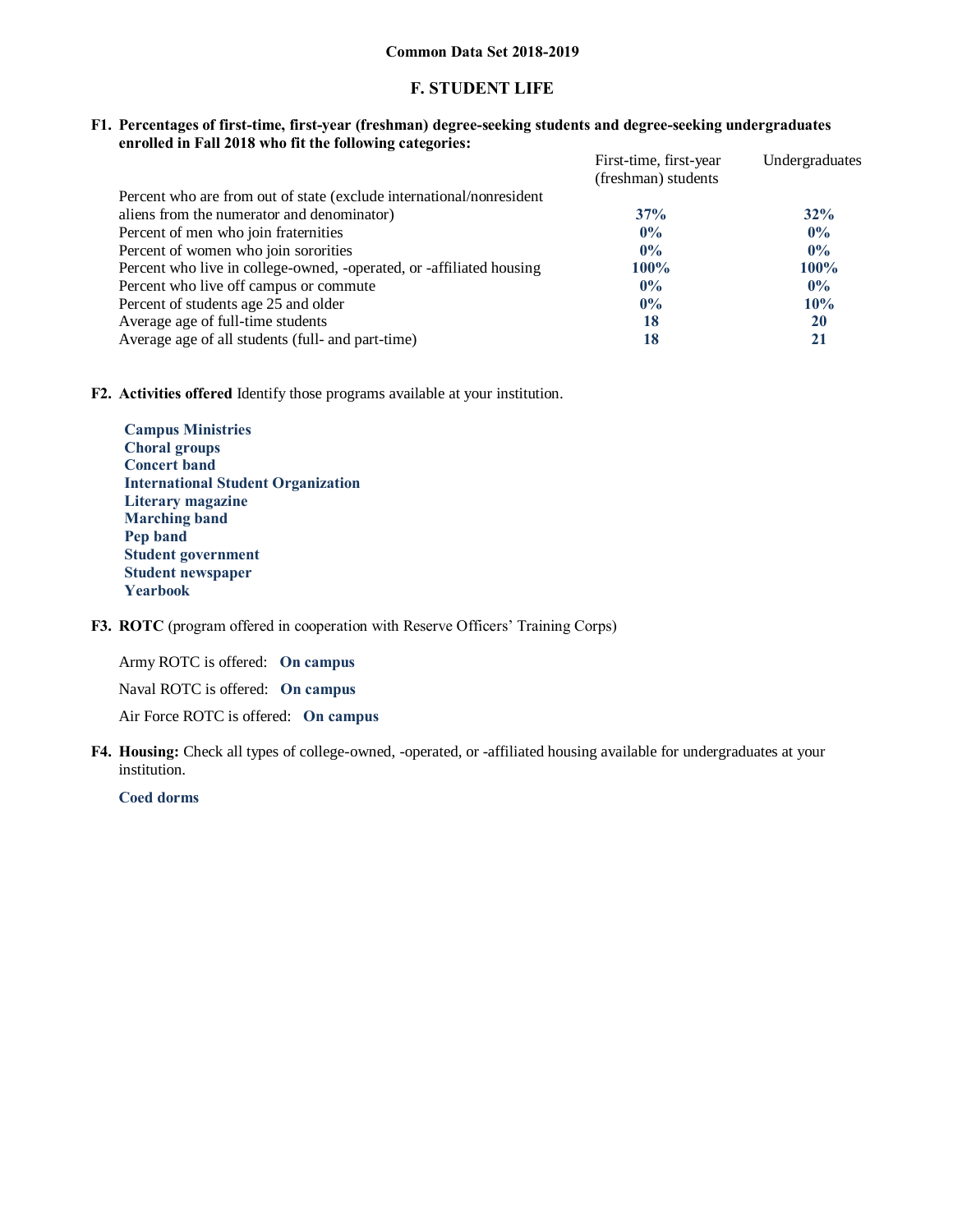# **G. ANNUAL EXPENSES**

# **G0. Please provide the URL of your institution's net price calculator:**

http://www.citadel.edu/root/net-price-calculator

### **Provide 2019-2020 academic year costs of attendance for the following categories that are applicable to your institution.**

# **G1. Undergraduate full-time tuition, required fees, room and board**

List the typical tuition, required fees, and room and board for a full-time undergraduate student for the FULL 2019-2020 academic year (30 semester hours or 45 quarter hours for institutions that derive annual tuition by multiplying credit hour cost by number of credits). A full academic year refers to the period of time generally extending from September to June; usually equated to two semesters, two trimesters, three quarters, or the period covered by a four-one-four plan. Room and board is defined as double occupancy and 19 meals per week or the maximum meal plan. **Required fees** include only charges that all full-time students must pay that are *not* included in tuition (e.g., registration, health, or activity fees.) Do *not* include optional fees (e.g., parking, laboratory use).

|                                                                | <b>FIRST-YEAR</b> | <b>UNDERGRADUATES</b> |
|----------------------------------------------------------------|-------------------|-----------------------|
| PUBLIC INSTITUTION<br><b>Tuition and Fees:</b><br>In-district: | \$14,608          | \$14,448              |
| In-state (out-of-district):                                    | \$14,608          | \$14,448              |
| Out-of-state:                                                  | \$37,810          | \$37,650              |
| <b>NONRESIDENT ALIEN:</b><br>Tuition:                          | \$37,810          | \$37,650              |
|                                                                |                   |                       |
| <b>ROOM AND BOARD:</b><br>(on-campus)                          | \$7,748           | \$7,748               |

#### **ESTIMATED TUITION AND FEES FOR CORPS OF CADETS**

**G2. Number of credits per term a student can take for the stated full-time tuition**

**G3. Do tuition and fees vary by year of study (e.g., sophomore, junior, senior)?**

**G4. Do tuition and fees vary by undergraduate instructional program?** 

**G5. Provide the estimated expenses for a typical full-time undergraduate student:**

|                     | <b>Residents</b><br>(Cadets) | Commuters – not living at home<br>(Evening Undergraduate) |
|---------------------|------------------------------|-----------------------------------------------------------|
| Books and supplies: | \$8,000 (freshmen)           | <b>S872</b>                                               |
| Room and Board:     |                              | \$18,972                                                  |
| Transportation:     | \$1,968                      | \$2,573                                                   |
| Other expenses:     | \$1,993                      | \$4,706                                                   |

# **G6. Undergraduate per-credit-hour charges (tuition only):**

| PUBLIC INSTITUTIONS<br>In-district: | \$501 |
|-------------------------------------|-------|
| In-state (out-of-district):         | \$501 |
| Out-of-state:                       | \$931 |
| <b>NONRESIDENT ALIENS:</b>          | \$931 |
| ONLINE:                             | \$500 |

# **H. FINANCIAL AID**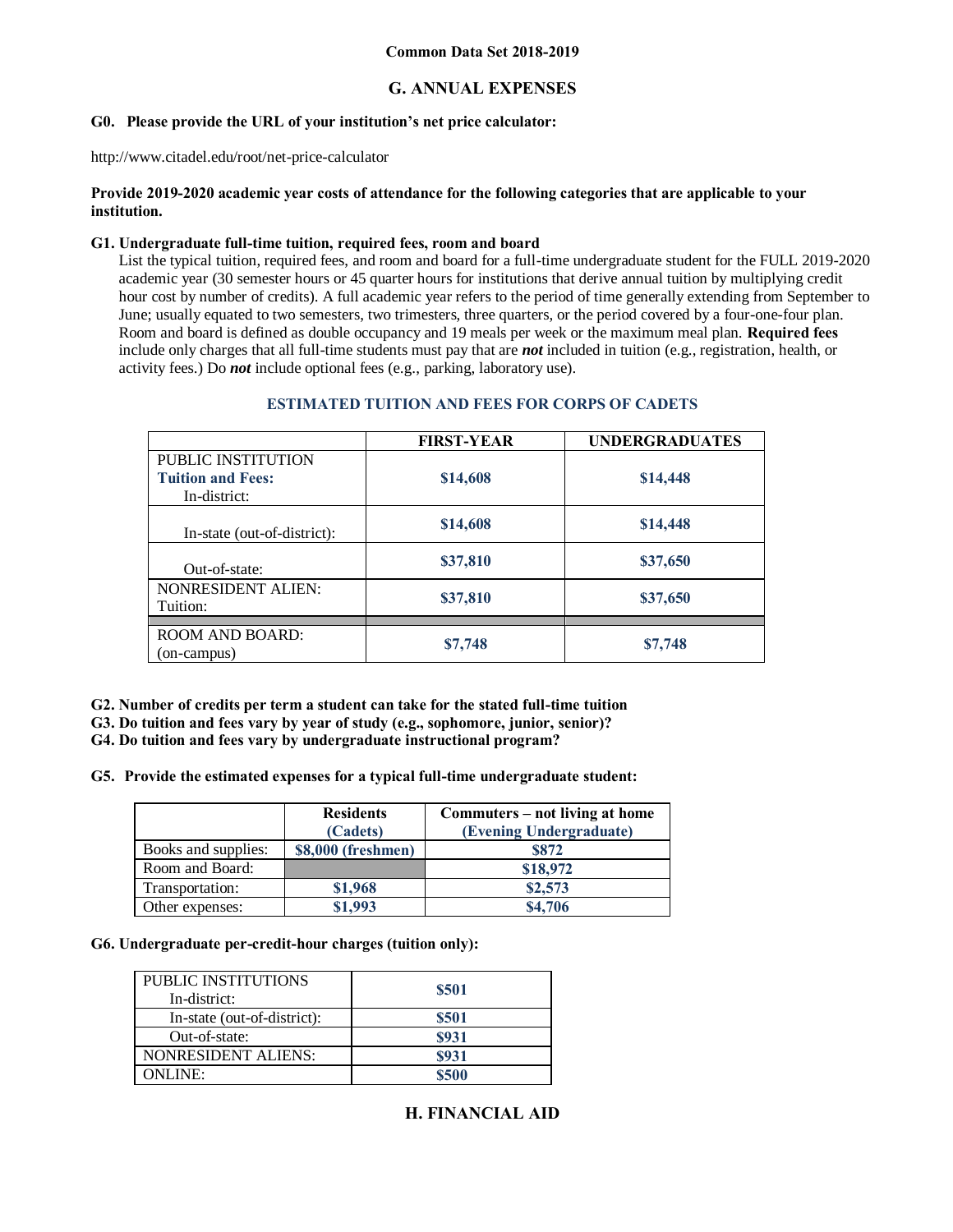### **Aid Awarded to Enrolled Undergraduates**

**H1.** Enter total dollar amounts **awarded** to enrolled full-time and less than full-time degree-seeking undergraduates **(using the same cohort reported in CDS Question B1, "total degree-seeking" undergraduates)** in the following categories. (Note: If the data being reported are final figures for the 2017-2018 academic year (see the next item below), use the 2017-2018 academic year's CDS Question B1 cohort.) Include aid awarded to international students (i.e., those not qualifying for federal aid). **Aid that is non-need-based but that was used to meet need should be reported in the need-based aid column. (For a suggested order of precedence in assigning categories of aid to cover need, see the entry for "non-need-based scholarship or grant aid" on the last page of the definitions section.)**

Indicate the academic year for which data are reported for **items H1**, **H2**, **H2A**, and **H6** below: **2018-2019 estimated** 

Which needs-analysis methodology does your institution use in awarding institutional aid? **(Formerly H3) Federal methodology (FM)**

|                                                                                                                                                                                         | <b>Need-based</b>                  | Non-need-based                          |
|-----------------------------------------------------------------------------------------------------------------------------------------------------------------------------------------|------------------------------------|-----------------------------------------|
|                                                                                                                                                                                         | (Include non-need-based aid use to | (Exclude non-need-based                 |
|                                                                                                                                                                                         | meet need.)<br>S                   | aid used to meet need.)<br>$\mathbf{s}$ |
| <b>Scholarships/Grants</b>                                                                                                                                                              |                                    |                                         |
| Federal                                                                                                                                                                                 | \$3,191,058                        | \$60,768                                |
| State (i.e., all states, not only the state in<br>which your institution is located)                                                                                                    | \$3,002,068                        | \$1,955,600                             |
| Institutional: Endowed scholarships,<br>annual gifts and tuition funded grants,<br>awarded by the college, excluding athletic<br>aid and tuition waivers (which are<br>reported below). | \$5,477,409                        | \$2,137,159                             |
| Scholarships/grants from external sources<br>(e.g., Kiwanis, National Merit) not<br>awarded by the college                                                                              | \$8,208,675                        | \$5,585,207                             |
| <b>Total Scholarships/Grants</b>                                                                                                                                                        | \$19,897,210                       | \$9,738,734                             |
| Self-Help                                                                                                                                                                               |                                    |                                         |
| Student loans from all sources (excluding<br>parent loans)                                                                                                                              | \$13,326,073                       | \$3,847,131                             |
| Federal Work-Study                                                                                                                                                                      | \$158,108                          |                                         |
| State and other (e.g., institutional) work-<br>study/employment (Note: Excludes<br>Federal Work-Study captured above.)                                                                  |                                    |                                         |
| <b>Total Self-Help</b>                                                                                                                                                                  | \$13,484,181                       | \$3,847,131                             |
| <b>Parent Loans</b>                                                                                                                                                                     | \$7,722,381                        | \$1,390,839                             |
| <b>Tuition Waivers</b><br>Note: Reporting is optional. Report tuition<br>waivers in this row if you choose to report<br>them. Do not report tuition waivers<br>elsewhere.               | \$424,519                          | \$97,072                                |
| <b>Athletic Awards</b>                                                                                                                                                                  | \$3,075,605                        | \$2,548,545                             |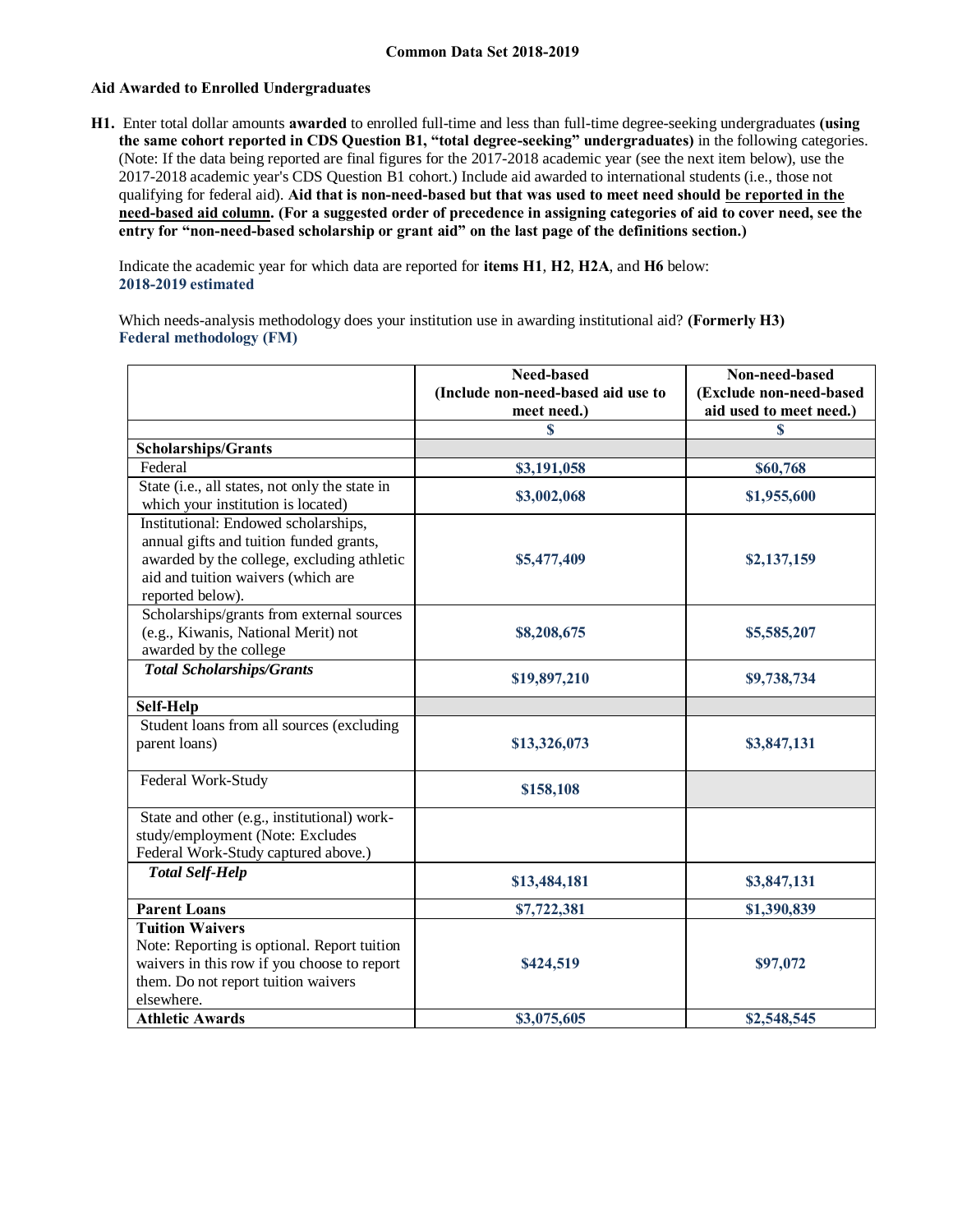**H2. Number of Enrolled Students Awarded Aid:** List the number of degree-seeking full-time and less-than-full-time undergraduates who applied for and were awarded financial aid from any source. **Aid that is non-need-based but that was used to meet need should be counted as need-based aid.** Numbers should reflect the cohort awarded the dollars reported in H1. Note: In the chart below, students may be counted in more than one row, and full-time freshmen should also be counted as full-time undergraduates.

|                |                                                                                                                                                                                                                                                                                        | <b>First-time</b> | <b>Full-time</b> | <b>Less Than</b>        |
|----------------|----------------------------------------------------------------------------------------------------------------------------------------------------------------------------------------------------------------------------------------------------------------------------------------|-------------------|------------------|-------------------------|
|                |                                                                                                                                                                                                                                                                                        | <b>Full-time</b>  | Undergrad        | <b>Full-time</b>        |
|                |                                                                                                                                                                                                                                                                                        | Freshmen          | (Incl. Fresh)    | Undergrad               |
| a)             | Number of degree-seeking undergraduate students (CDS Item B1 if<br>reporting on Fall 2017 cohort)                                                                                                                                                                                      | 703               | 2,706            | 184                     |
| b)             | Number of students in line a who applied for need-based financial aid                                                                                                                                                                                                                  | 606               | 2,006            | 112                     |
| $\mathbf{c}$ ) | Number of students in line <b>b</b> who were determined to have financial need                                                                                                                                                                                                         | 462               | 1,558            | 97                      |
| $\rm d$        | Number of students in line c who were awarded any financial aid                                                                                                                                                                                                                        | 444               | 1,515            | 89                      |
| e)             | Number of students in line d who were awarded any need-based scholarship<br>or grant aid                                                                                                                                                                                               | 380               | 1,283            | 64                      |
| f)             | Number of students in line d who were awarded any need-based self-help<br>aid                                                                                                                                                                                                          | 340               | 1,166            | 72                      |
| g)             | Number of students in line d who were awarded any non-need-based<br>scholarship or grant aid                                                                                                                                                                                           | 76                | 340              | $\overline{\mathbf{3}}$ |
| h)             | Number of students in line d whose need was fully met (exclude PLUS<br>loans, unsubsidized loans, and private alternative loans)                                                                                                                                                       | 97                | 465              | 11                      |
| $\mathbf{i}$   | On average, the percentage of need that was met of students who were<br>awarded any need-based aid. Exclude any aid that was awarded in excess of<br>need as well as any resources that were awarded to replace EFC (PLUS<br>loans, unsubsidized loans, and private alternative loans) | 53%               | 65%              | 56%                     |
| $\mathbf{j}$   | The average financial aid package of those in line <b>d.</b> Exclude any resources<br>that were awarded to replace EFC (PLUS loans, unsubsidized loans, and<br>private alternative loans)                                                                                              | \$15,385          | \$18,477         | \$6,943                 |
| k)             | Average need-based scholarship or grant award of those in line e                                                                                                                                                                                                                       | \$15,125          | \$17,996         | \$4,851                 |
| $\overline{1}$ | Average need-based self-help award (excluding PLUS loans, unsubsidized<br>loans, and private alternative loans) of those in line f                                                                                                                                                     | \$3,390           | \$4,381          | \$4,381                 |
|                | m) Average need-based loan (excluding PLUS loans, unsubsidized loans, and<br>private alternative loans) of those in line f who were awarded a need-based<br>loan                                                                                                                       | \$3,390           | \$4,286          | \$4,327                 |

**H2A. Number of Enrolled Students Awarded Non-need-based Scholarships and Grants:** List the number of degreeseeking full-time and less-than-full-time undergraduates who had no financial need and who were awarded institutional non-need-based scholarship or grant aid. Numbers should reflect the cohort awarded the dollars reported in H1. Note: In the chart below, students may be counted in more than one row, and full-time freshmen should also be counted as full-time undergraduates.

|          |                                                                                                                                                                                                               | <b>First-time</b><br><b>Full-time</b> | <b>Full-time</b><br>Undergrad | <b>Less Than</b><br><b>Full-time</b> |
|----------|---------------------------------------------------------------------------------------------------------------------------------------------------------------------------------------------------------------|---------------------------------------|-------------------------------|--------------------------------------|
|          |                                                                                                                                                                                                               | Freshmen                              | (Incl. Fresh)                 | Undergrad                            |
| n)       | Number of students in line a who had no financial need and who were<br>awarded institutional non-need-based scholarship or grant aid (exclude<br>those who were awarded athletic awards and tuition benefits) | 150                                   | 615                           |                                      |
| $\Omega$ | Average dollar amount of institutional non-need-based scholarship and<br>grant aid awarded to students in line n                                                                                              | \$8,144                               | \$15,808                      | \$3,151                              |
| p)       | Number of students in line a who were awarded an institutional non-need-<br>based athletic scholarship or grant                                                                                               | 78                                    | 272                           | 5                                    |
| q)       | Average dollar amount of institutional non-need-based athletic scholarships<br>and grants awarded to students in line <b>p</b>                                                                                | \$25,301                              | \$22,515                      | \$4,317                              |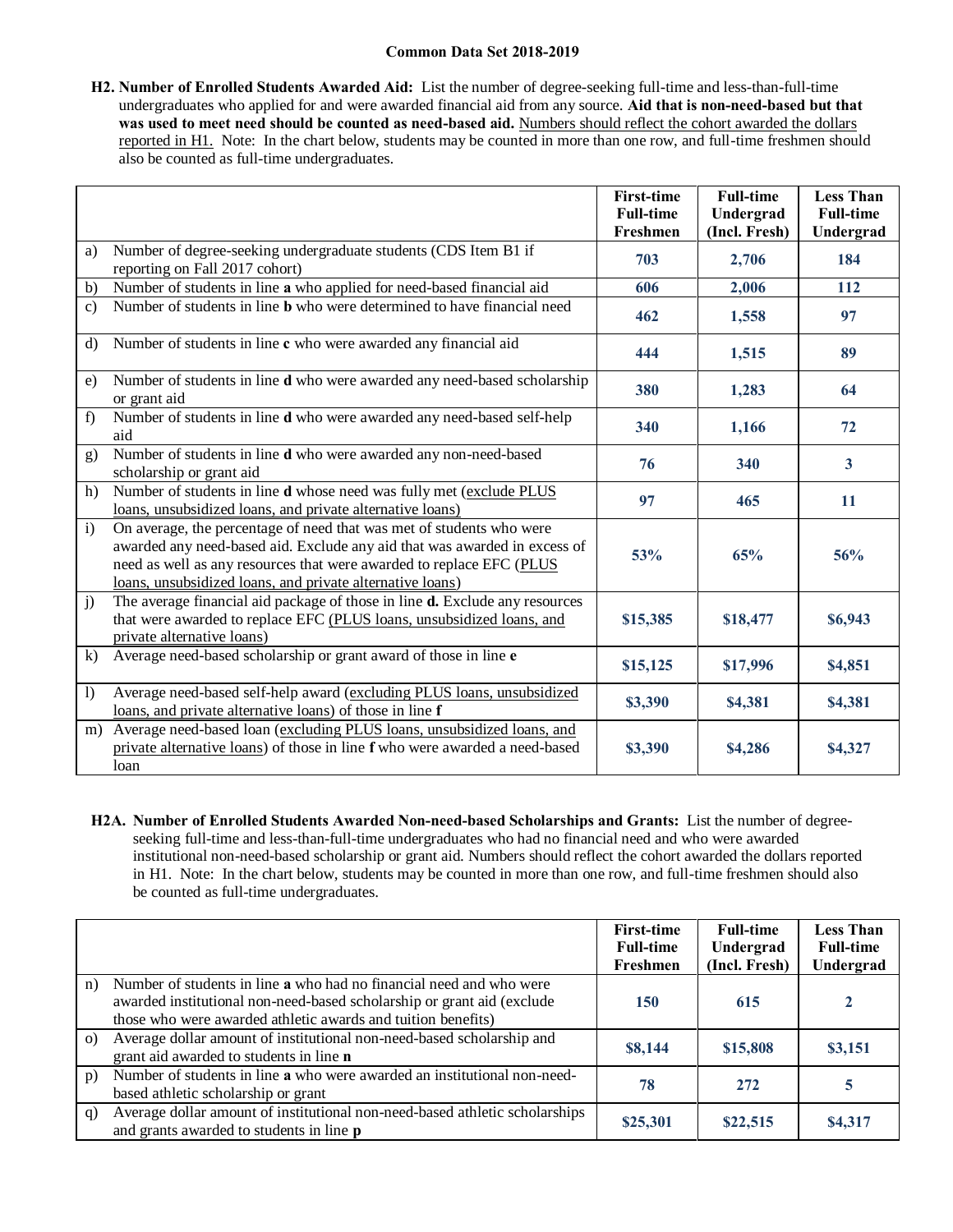Note: These are the graduates and loan types to include and exclude in order to fill out CDS H4 and H5. Include:

- \* 2018 undergraduate class: all students who started at your institution as first-time students and received a bachelor's degree between July 1, 2017 and June 30, 2018.
- \* only loans made to students who borrowed while enrolled at your institution.
- co-signed loans.

### Exclude:

- \* students who transferred in.
- \* money borrowed at other institutions.
- parent loans
- \* students who did not graduate or who graduated with another degree or certificate (but no bachelor's degree.

H4. Provide the number of students in the 2018 undergraduate class who started at your institution as first-time students and received a bachelor's degree between July 1, 2017 and June 30, 2018. Exclude students who transferred into your institution. **481**

H5. Number and percent of students in class (defined in H4 above) borrowing from federal, non-federal, and any loan sources, and the average (or mean) amount borrowed. NOTE: The "Average per-undergraduate-borrower cumulative principal borrowed," is designed to provide better information about student borrowing from federal and nonfederal (institutional, state, commercial) sources. The numbers, percentages, and averages for each row should be based only on the loan source specified for the particular row. For example, the federal loans average (row b) should only be the cumulative average of federal loans and the private loans average (row e) should only be the cumulative average of private loans.

| Source/Type of Loan                                                                                                                                                                                                                                                | Number in the<br>class (defined in<br>H <sub>4</sub> above) who<br>borrowed from<br>the types of loans<br>specified in the<br>first column | Percent of the<br>class (defined<br>above) who<br>borrowed from<br>the types of<br>loans specified in<br>the first<br>column (nearest<br>$1\%$ ) | Average per-undergraduate-<br>borrower cumulative principal<br>borrowed from the types of<br>loans specified in the first<br>column (nearest \$1) |
|--------------------------------------------------------------------------------------------------------------------------------------------------------------------------------------------------------------------------------------------------------------------|--------------------------------------------------------------------------------------------------------------------------------------------|--------------------------------------------------------------------------------------------------------------------------------------------------|---------------------------------------------------------------------------------------------------------------------------------------------------|
| Any loan program: Federal Perkins,<br>a)<br>Federal Stafford Subsidized and<br>Unsubsidized, institutional, state,<br>private loans that your institution is<br>aware of, etc. Include both Federal<br>Direct Student Loans and Federal<br>Family Education Loans. | 311                                                                                                                                        | 65%                                                                                                                                              | \$31,029                                                                                                                                          |
| Federal loan programs: Federal<br>b)<br>Perkins, Federal Stafford Subsidized<br>and Unsubsidized. Include both<br>Federal Direct Student Loans and<br>Federal Family Education Loans.                                                                              | 304                                                                                                                                        | 63%                                                                                                                                              | \$21,517                                                                                                                                          |
| Institutional loan programs.<br>$\mathbf{c}$                                                                                                                                                                                                                       | $\bf{0}$                                                                                                                                   | $0\%$                                                                                                                                            | <b>SO</b>                                                                                                                                         |
| State loan programs.<br>d)                                                                                                                                                                                                                                         | 1                                                                                                                                          | $0\%$                                                                                                                                            | \$5,000                                                                                                                                           |
| Private student loans made by a bank<br>e)<br>or lender.                                                                                                                                                                                                           | 72                                                                                                                                         | 15%                                                                                                                                              | \$43,338                                                                                                                                          |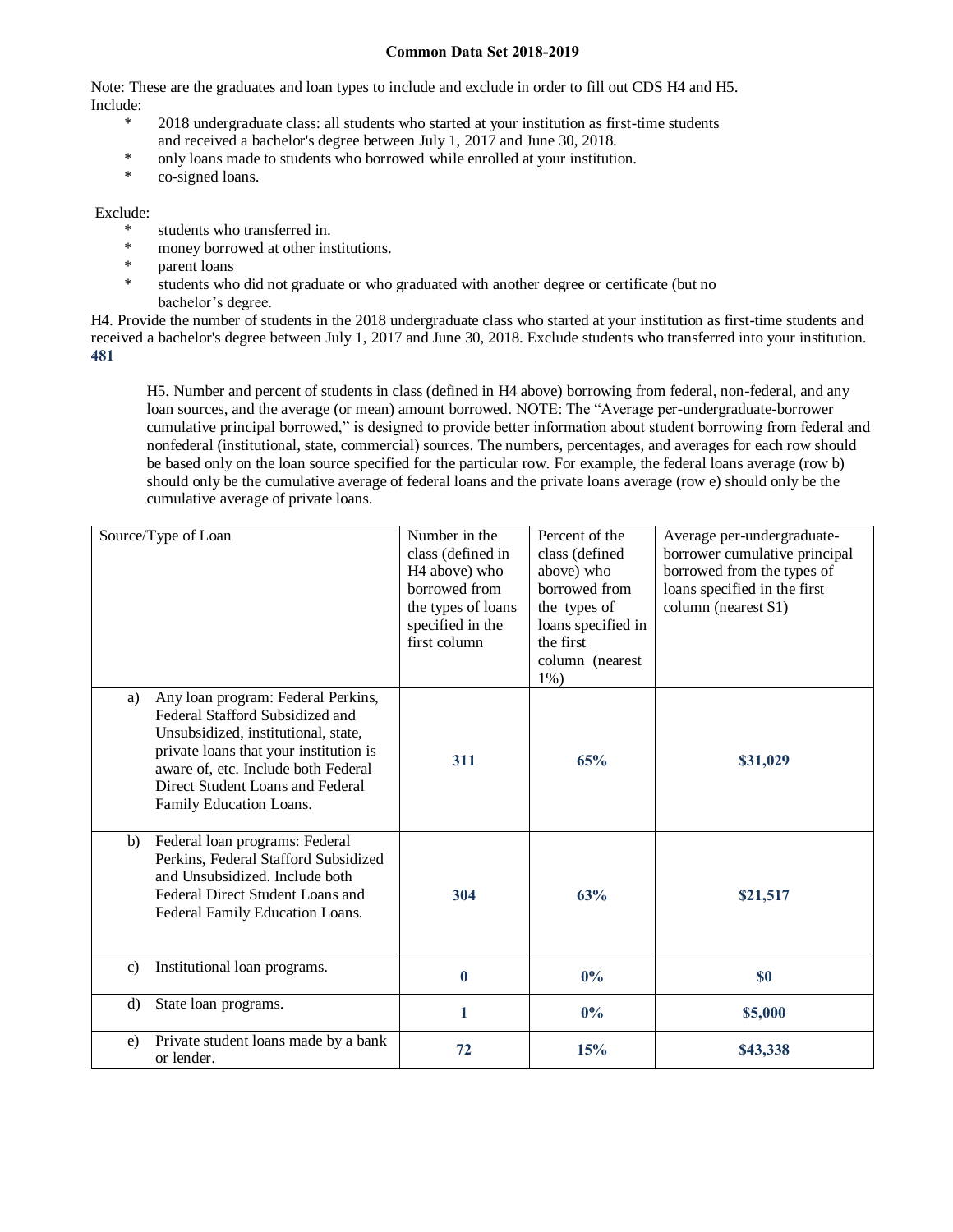**Aid to Undergraduate Degree-seeking Nonresident Aliens** (Note: Report numbers and dollar amounts for the same academic year checked in item H1.)

**H6.** Indicate your institution's policy regarding institutional scholarship and grant aid for undergraduate degree-seeking nonresident aliens:

**Institutional non-need-based scholarship or grant aid is available**

If institutional financial aid is available for undergraduate degree-seeking nonresident aliens, provide the number of undergraduate degree-seeking nonresident aliens who were awarded need-based or non-need-based aid: **8**

Average dollar amount of institutional financial aid awarded to undergraduate degree-seeking nonresident aliens: **\$30,930**

Total dollar amount of institutional financial aid awarded to undergraduate degree-seeking nonresident aliens: **\$247,437**

**H7.** Check off all financial aid forms nonresident alien first-year financial aid applicants must submit:

# **FAFSA**

**International Student's Certification of Finances**

#### **Process for First-Year/Freshman Students**

**H8.** Check off all financial aid forms domestic first-year (freshman) financial aid applicants must submit:

### **FAFSA**

**H9.** Indicate filing dates for first-year (freshman) students:

Priority date for filing required financial aid forms: **November 1** Deadline for filing required financial aid forms: No deadline for filing required forms (applications processed on a rolling basis): **X**

**H10.** Indicate notification dates for first-year (freshman) students (answer a or b):

a.) Students notified on or about (date): \_\_\_\_\_\_\_\_\_\_\_\_\_

b.) Students notified on a rolling basis: **Yes** If yes, starting date: **December 15**

# **H11.** Indicate reply dates:

Students must reply by (date) **within 2 weeks of notification**.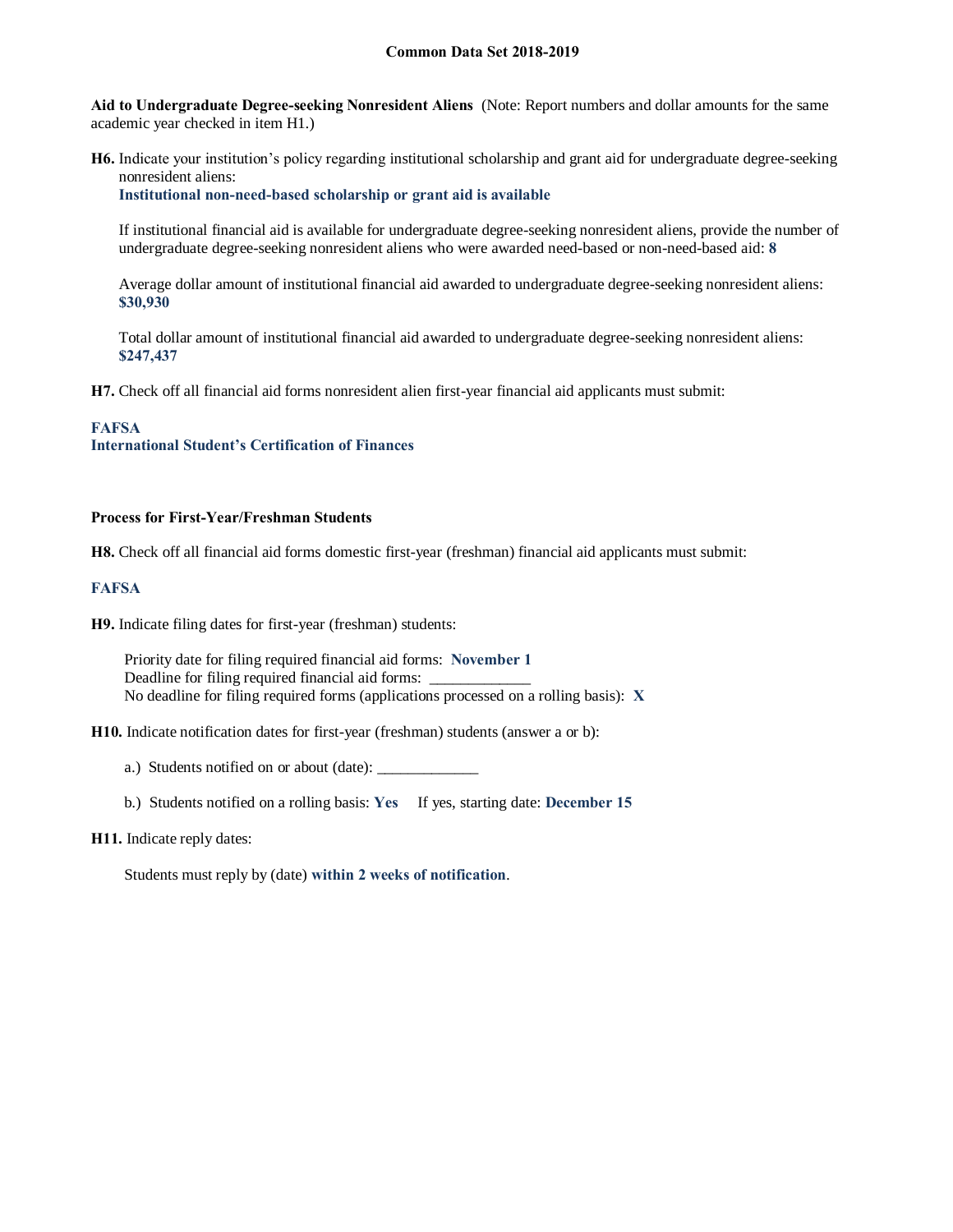# **Types of Aid Available**

Please check off all types of aid available to undergraduates at your institution:

**H12.** Loans

- FEDERAL DIRECT STUDENT LOAN PROGRAM (DIRECT LOAN)
- X Direct Subsidized Stafford Loans<br>
X Direct Unsubsidized Stafford Loa
- **X** Direct Unsubsidized Stafford Loans
- **X** Direct PLUS Loans
- **X** Federal Perkins Loans<br>**X** Other (specify): **SC** T
- **X** Other (specify): **SC Teacher's Loan**

**H13.** Scholarships and Grants

NEED-BASED:

- **X** Federal Pell
- **X** SEOG<br>**X** State so
- **X** State scholarships/grants<br>**X** Private scholarships
- **X** Private scholarships<br> **X** College/university so
- **X** College/university scholarship or grant aid from institutional funds

**H14.** Check off criteria used in awarding institutional aid. Check all that apply.

| Non-need | <b>Need-based</b> |                    | Non-need | <b>Need-based</b> |                          |
|----------|-------------------|--------------------|----------|-------------------|--------------------------|
| л        |                   | Academics          |          |                   | Leadership               |
|          |                   | Alumni affiliation |          |                   | Minority status          |
|          |                   | Art                |          |                   | Music/drama              |
|          |                   | Athletics          |          |                   | Religious affiliation    |
|          |                   | Job skills         |          |                   | State/district residency |
|          |                   | <b>ROTC</b>        |          |                   |                          |

**H15**. If your institution has recently implemented any major financial aid policy, program, or initiative to make your institution more affordable to incoming students such as replacing loans with grants, or waiving costs for families below a certain income level please provide details below:

\_\_\_\_\_\_\_\_\_\_\_\_\_\_\_\_\_\_\_\_\_\_\_\_\_\_\_\_\_\_\_\_\_\_\_\_\_\_\_\_\_\_\_\_\_\_\_\_\_\_\_\_\_\_\_\_\_\_\_\_\_\_\_\_\_\_\_\_\_\_\_\_\_\_\_\_\_\_\_\_\_\_

 $\_$  ,  $\_$  ,  $\_$  ,  $\_$  ,  $\_$  ,  $\_$  ,  $\_$  ,  $\_$  ,  $\_$  ,  $\_$  ,  $\_$  ,  $\_$  ,  $\_$  ,  $\_$  ,  $\_$  ,  $\_$  ,  $\_$  ,  $\_$  ,  $\_$  ,  $\_$  ,  $\_$  ,  $\_$  ,  $\_$  ,  $\_$  ,  $\_$  ,  $\_$  ,  $\_$  ,  $\_$  ,  $\_$  ,  $\_$  ,  $\_$  ,  $\_$  ,  $\_$  ,  $\_$  ,  $\_$  ,  $\_$  ,  $\_$  ,

\_\_\_\_\_\_\_\_\_\_\_\_\_\_\_\_\_\_\_\_\_\_\_\_\_\_\_\_\_\_\_\_\_\_\_\_\_\_\_\_\_\_\_\_\_\_\_\_\_\_\_\_\_\_\_\_\_\_\_\_\_\_\_\_\_\_\_\_\_\_\_\_\_\_\_\_\_\_\_\_\_\_\_\_\_\_\_\_\_\_\_\_\_\_\_\_\_\_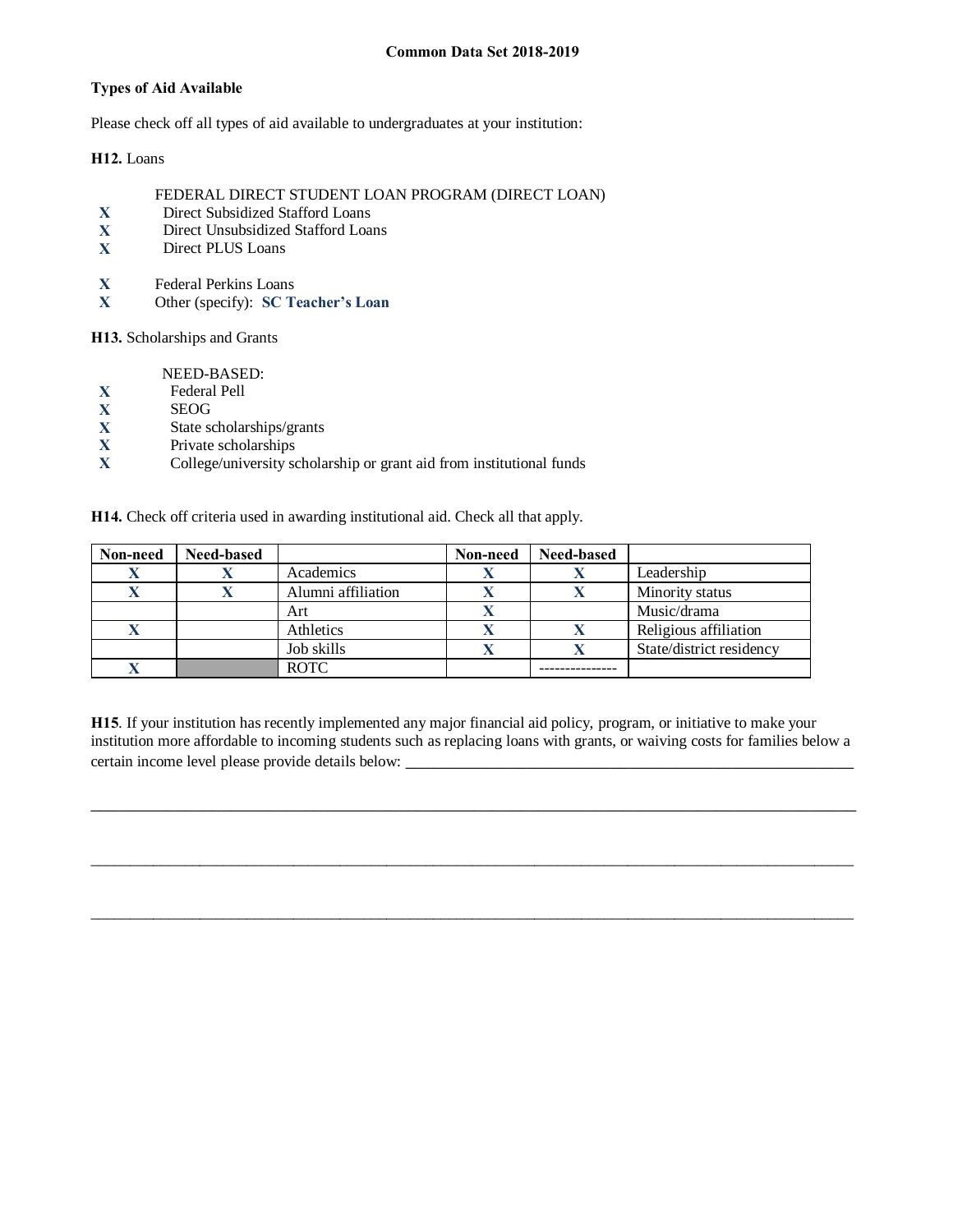# **I. INSTRUCTIONAL FACULTY AND CLASS SIZE**

|                                                                                                                                       | <b>Full-time</b> | Part-time | <b>Total</b> |
|---------------------------------------------------------------------------------------------------------------------------------------|------------------|-----------|--------------|
| Total number of instructional faculty<br>a.)                                                                                          | 210              | 108       | 318          |
| Total number who are members of<br>b.<br>minority groups                                                                              | 33               | 9         | 42           |
| Total number who are women<br>$c.$ )                                                                                                  | 75               | 45        | 120          |
| Total number who are men<br>d.                                                                                                        | 135              | 63        | 198          |
| Total number who are nonresident aliens<br>$e$ .<br>(international)                                                                   | 6                |           | 7            |
| $f_{\cdot}$ )<br>Total number with doctorate, or other<br>terminal degree                                                             | 197              | 42        | 239          |
| Total number whose highest degree is a<br>$g_{\cdot}$<br>master's but not a terminal master's                                         | 11               | 65        | 76           |
| h.) Total number whose highest degree is a<br>bachelor's                                                                              | 2                |           | 3            |
| Total number whose highest degree is<br>i.)<br>unknown or other (Note: Items f, g, h, and<br><b>i</b> must sum up to item <b>a</b> .) |                  | 0         | O            |
| j.) Total number in stand-alone<br>graduate/professional programs in which<br>faculty teach virtually only graduate-level<br>students |                  | 0         | 0            |

**I-1. Please report the number of instructional faculty members in each category for Fall 2018. Include faculty who are on your institution's payroll on the census date your institution uses for IPEDS/AAUP.**

#### **I-2. Student to Faculty Ratio**

Report the Fall 2018 ratio of full-time equivalent students (full-time plus 1/3 part time) to full-time equivalent instructional faculty (full time plus 1/3 part time). In the ratio calculations, exclude both faculty and students in stand-alone graduate or professional programs such as medicine, law, veterinary, dentistry, social work, business, or public health in which faculty teach virtually only graduate level students. Do not count undergraduate or graduate student teaching assistants as faculty.

Fall 2018 Student to Faculty ratio: **12** to 1 (based on **3148** students and **269** faculty).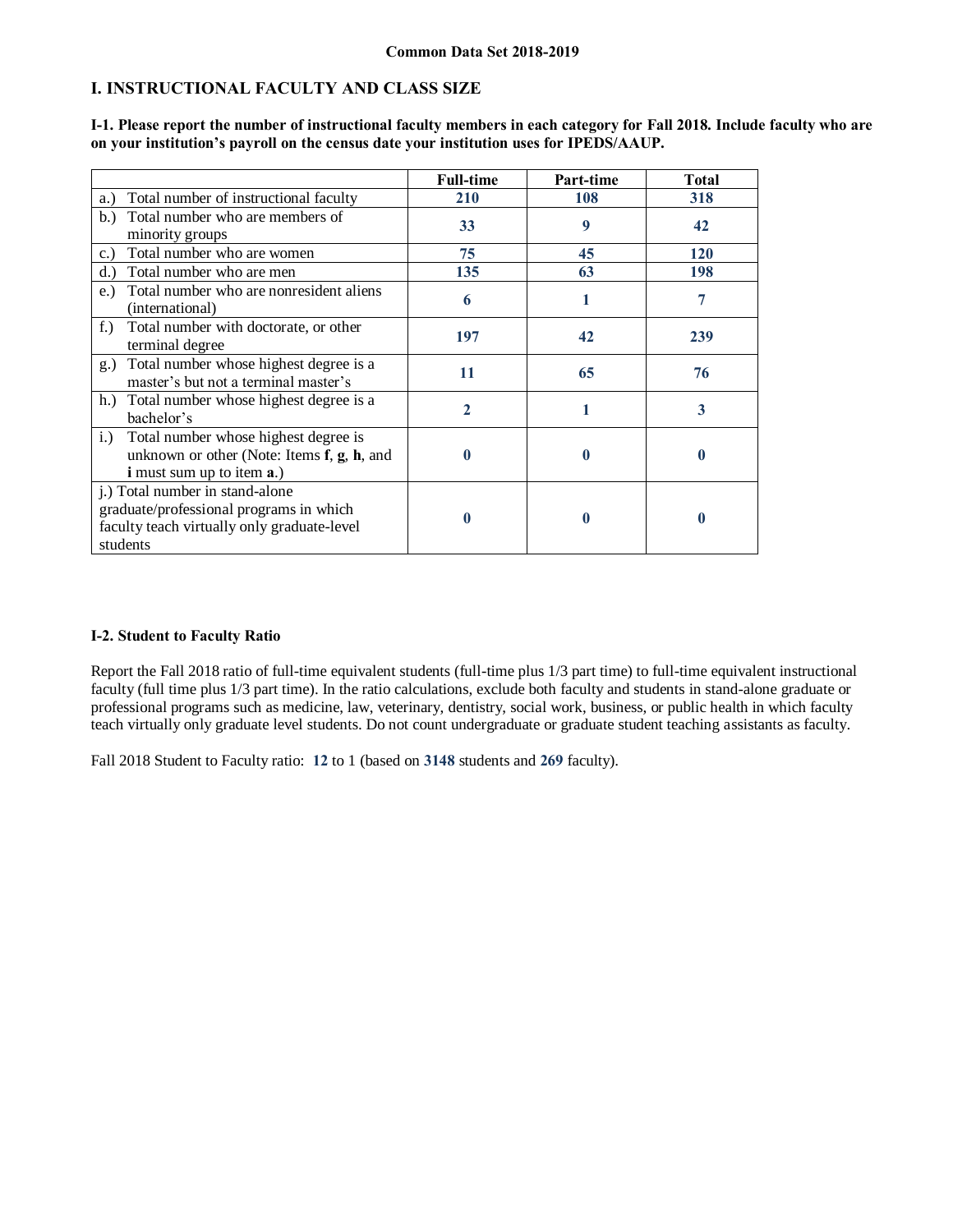### **I-3. Undergraduate Class Size**

In the table below, please use the following definitions to report information about the size of classes and class sections offered in the Fall 2018 term.

*Class Sections:* A class section is an organized course offered for credit, identified by discipline and number, meeting at a stated time or times in a classroom or similar setting, and not a subsection such as a laboratory or discussion session. Undergraduate class sections are defined as any sections in which at least one degree-seeking undergraduate student is enrolled for credit. Exclude distance learning classes and noncredit classes and individual instruction such as dissertation or thesis research, music instruction, or one-to-one readings. Exclude students in independent study, co-operative programs, internships, foreign language taped tutor sessions, practicums, and all students in one-on-one classes. Each class section should be counted only once and should not be duplicated because of course catalog cross-listings.

*Class Subsections:* A class subsection includes any subsection of a course, such as laboratory, recitation, and discussion subsections that are supplementary in nature and are scheduled to meet separately from the lecture portion of the course. Undergraduate subsections are defined as any subsections of courses in which degree-seeking undergraduate students enrolled for credit. As above, exclude noncredit classes and individual instruction such as dissertation or thesis research, music instruction, or one-to-one readings. Each class subsection should be counted only once and should not be duplicated because of cross-listings.

Using the above definitions, please report for each of the following class-size intervals the number of *class sections* and *class subsections* offered in Fall 2018. For example, a lecture class with 800 students who met at another time in 40 separate labs with 20 students should be counted once in the "100+" column in the class section column and 40 times under the "20-29" column of the class subsections table.

# **Number of Class Sections with Undergraduates Enrolled**

|                                      | $2-9$ | $10-19$ | 20-29 | 30-39 | 40-49 | 50-99 | $100+$ | Total |
|--------------------------------------|-------|---------|-------|-------|-------|-------|--------|-------|
| <b>CLASS</b><br><b>SECTIONS</b>      | 64    | 229     | 321   | 118   | 10    |       |        | 745   |
|                                      |       |         |       |       |       |       |        |       |
|                                      | $2-9$ | $10-19$ | 20-29 | 30-39 | 40-49 | 50-99 | $100+$ | Total |
| <b>CLASS SUB-</b><br><b>SECTIONS</b> | 16    | 76      | 22    |       |       |       |        | 114   |

#### **Undergraduate Class Size (provide numbers)**